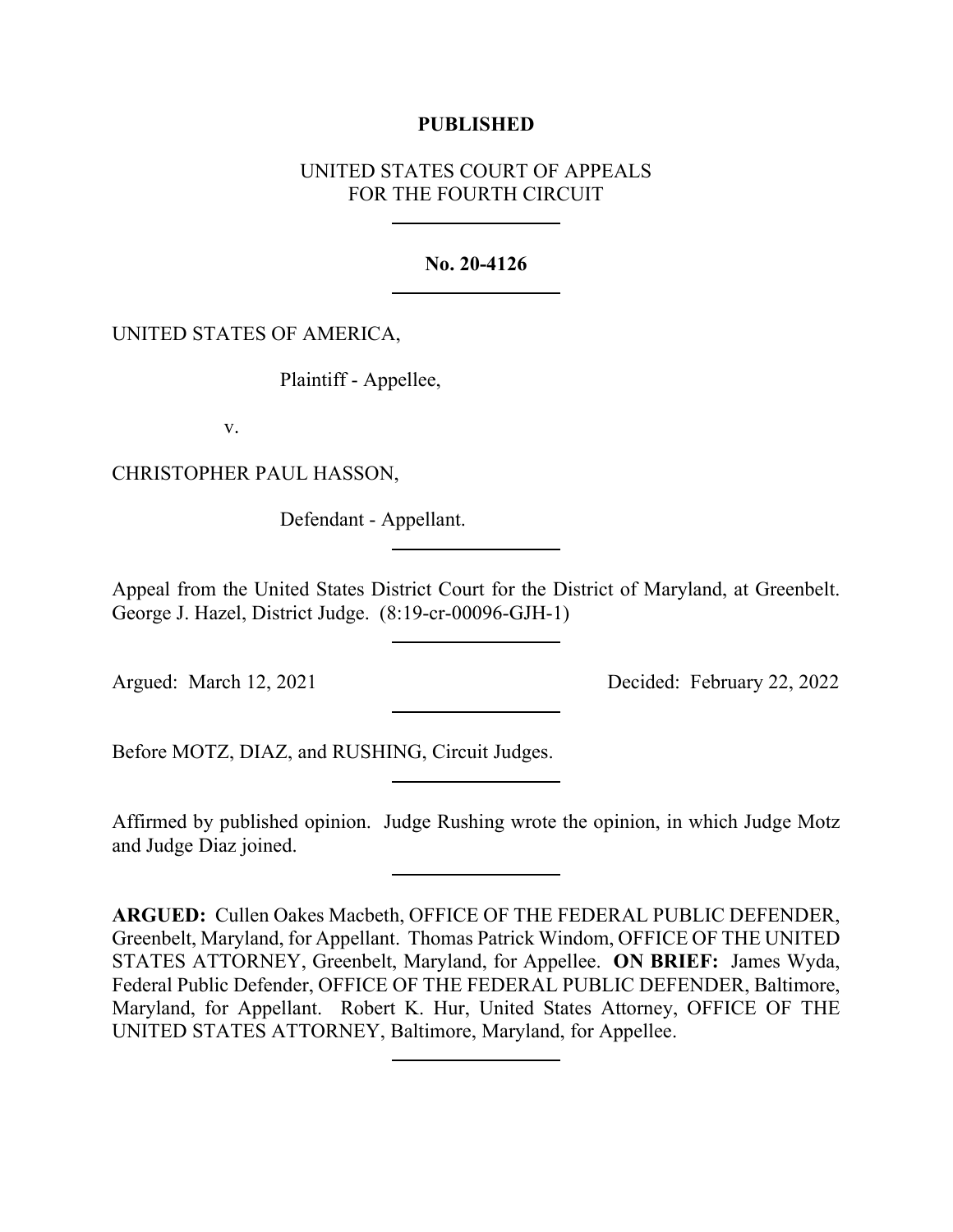RUSHING, Circuit Judge:

After unsuccessfully challenging the statute as unconstitutionally vague, Christopher Hasson pleaded guilty to violating 18 U.S.C.  $\S 922(g)(3)$  by possessing firearms as someone "who is an unlawful user of or addicted to any controlled substance," in addition to three related counts. At sentencing, the district court increased Hasson's Guidelines range pursuant to U.S.S.G. § 3A1.4 upon concluding that his offense was intended to promote a federal crime of terrorism, and the court sentenced him to 160 months' imprisonment. On appeal, Hasson contends that Section  $922(g)(3)$  is facially vague. He also argues that Section 3A1.4 cannot apply because he was not convicted of a federal crime of terrorism and, in any event, the district court clearly erred in applying the provision. We affirm his conviction and sentence.<sup>[1](#page-1-0)</sup>

# I.

### A.

In February 2019, federal authorities arrested Hasson as he arrived for work at the United States Coast Guard Headquarters in Washington, D.C. At the time, Hasson was a lieutenant in the Coast Guard. The sworn criminal complaint charged Hasson with unlawfully possessing Tramadol, an opioid pain reliever and Schedule IV controlled substance, and possessing firearms and ammunition as an unlawful user or addict of a

<span id="page-1-0"></span><sup>&</sup>lt;sup>1</sup> We also deny Hasson's motion to supplement his claims on appeal, which he filed three months after oral argument. *See United States v. Leeson*, 453 F.3d 631, 638 n.4 (4th Cir. 2006) (finding argument waived when it was available to the defendant at the time of his opening brief yet was raised for the first time in a notice of supplemental authority and was "wholly different" than the argument advanced in the opening brief).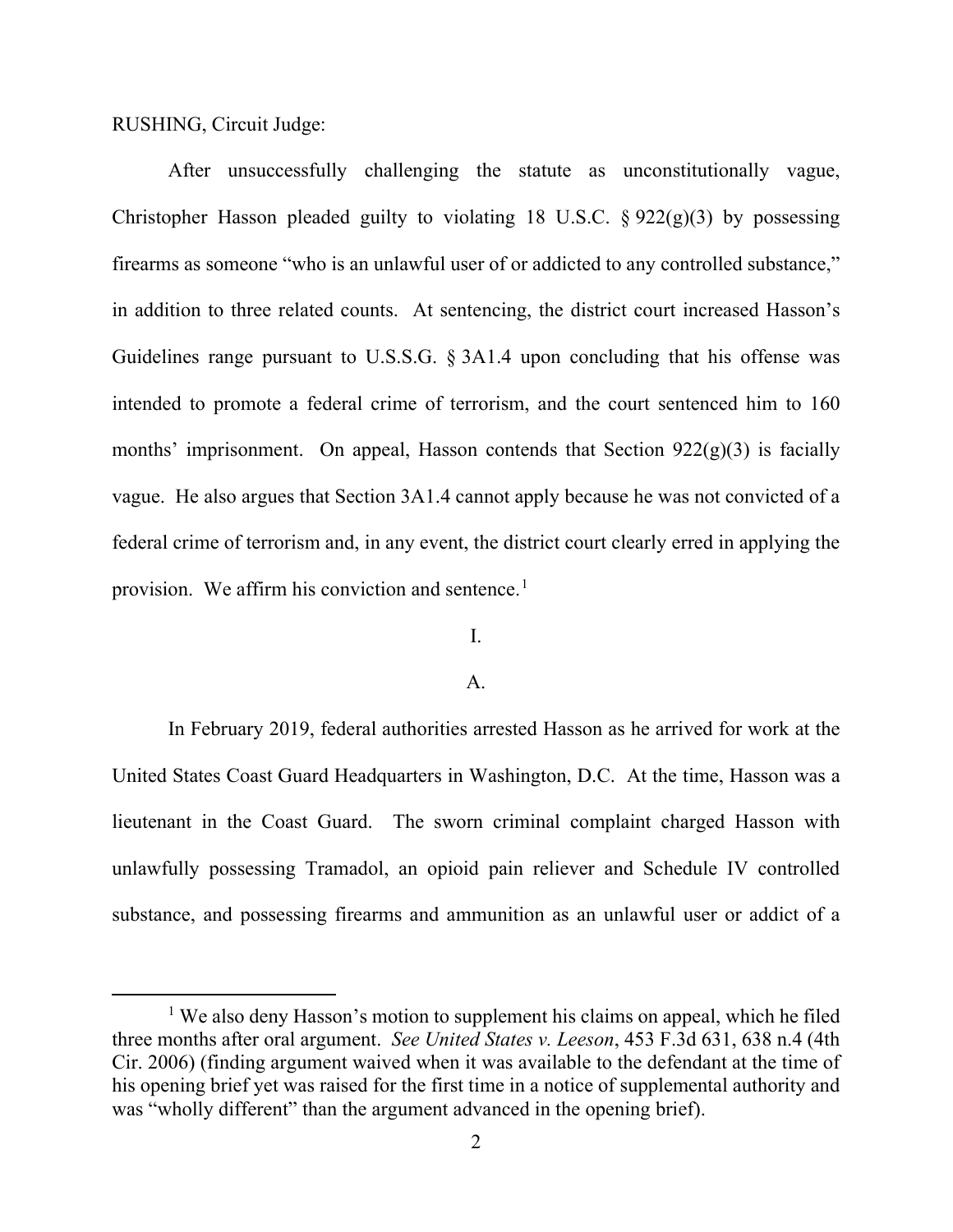controlled substance. *See* 21 U.S.C. § 844(a); 18 U.S.C. § 922(g)(3). Arresting agents found 196 Tramadol pills in Hasson's backpack and another 106 in his work desk. A simultaneous search of Hasson's residence uncovered another 122 Tramadol pills; 15 firearms; an unregistered, assembled firearm silencer; an unregistered, disassembled firearm silencer; and hundreds of rounds of ammunition. A blood sample drawn from Hasson that day showed Tramadol in his bloodstream.

In a motion to detain Hasson pending trial, the Government claimed the charges were "the proverbial tip of the iceberg." J.A. 25. According to the Government, its investigation revealed that Hasson was "a domestic terrorist, bent on committing acts dangerous to human life." J.A. 25.

The Government claimed that a draft email dated June 2, 2017—which it calls a "manifesto"—provided insight into Hasson's worldview. In it, Hasson wrote that he was "dreaming of a way to kill almost every last person on the earth" and contemplated "biological attacks followed by attack on food supply" and "[i]nstitut[ing] a bombing/sniper campaign." J.A. 879. Hasson continued:

I don't think I can cause complete destruction on my own, However if I could enlist the unwitting help of another power/country would be best. Who and how to provoke???

. . . .

Liberalist/globalist ideology is destroying traditional peoples esp white. No way to counteract without violence. It should push for more crack down bringing more people to our side. Much blood will have to be spilled to get whitey off the couch. For some no amount of blood will be enough. They will die as will the traitors who actively work toward our demise. Looking to Russia with hopeful eyes or any land that despises the west's liberalism. . . .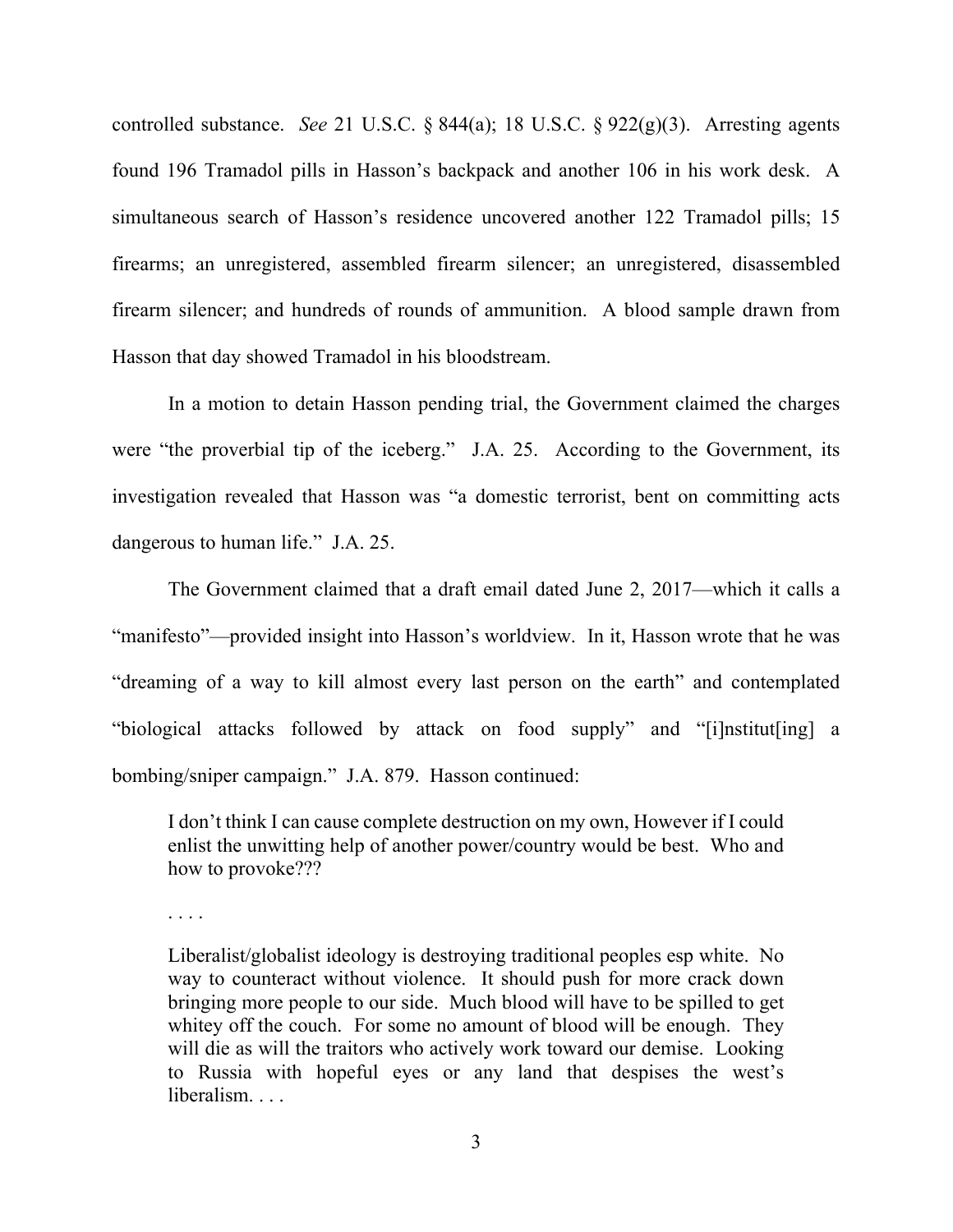Need to come off TDL, clear my head. Read and get education have to move to friendly area and start to organize. Get leadership within the community, sheriff, city manager, mayor, lawyer? Not sure but start now. Be ready.

Stockpile 5 locations. Pack, food, GN, supporos ao, clothing, gear. Comb/exp for defense. Extras mortar recoilless, learn basic chemistry, start small.

By land put 3 homes and multiple hides. Have way to get out and start hitting back. Use lines of drift.

Have to take serious look at appropriate individual targets, to bring greatest impact. Professors, DR's, Politian's, Judges, leftists in general.

Look up tactics used during Ukrainian civil war. During unrest target both sides to increase tension. In other words provoke gov/police to over react which should help to escalate violence. BLM protests or other left crap would be ideal to incite to violence.

Gun rights people will never rise, need religious to stand up. Please send me your violence that I may unleash it onto their heads. Guide my hate to make a lasting impression on this world. So be it. I don't know if there truly is a "conspiracy" of ((((People)))) out to destroy me and mine, but there is an attack none the less. For that reason I will strike, I can't just strike to wound I must find a way to deliver a blow that cannot be shaken off. Maybe many blows that will cause the needed turmoil.

. . . .

J.A. 879.

Hasson penned similar sentiments in a September 2017 letter to Harold Covington, founder of a group advocating for a white ethnostate in the Pacific Northwest. Hasson identified himself as "a long time White Nationalist, having been a skinhead 30 plus years ago before my time in the military." J.A. 874. Hasson voiced dissatisfaction with "mass protest or wearing uniforms marching around provoking people with swastikas," stating instead, "I was and am a man of action you cannot change minds protesting like that. However you can make change with a little focused violence." J.A. 874*.* Hasson hoped to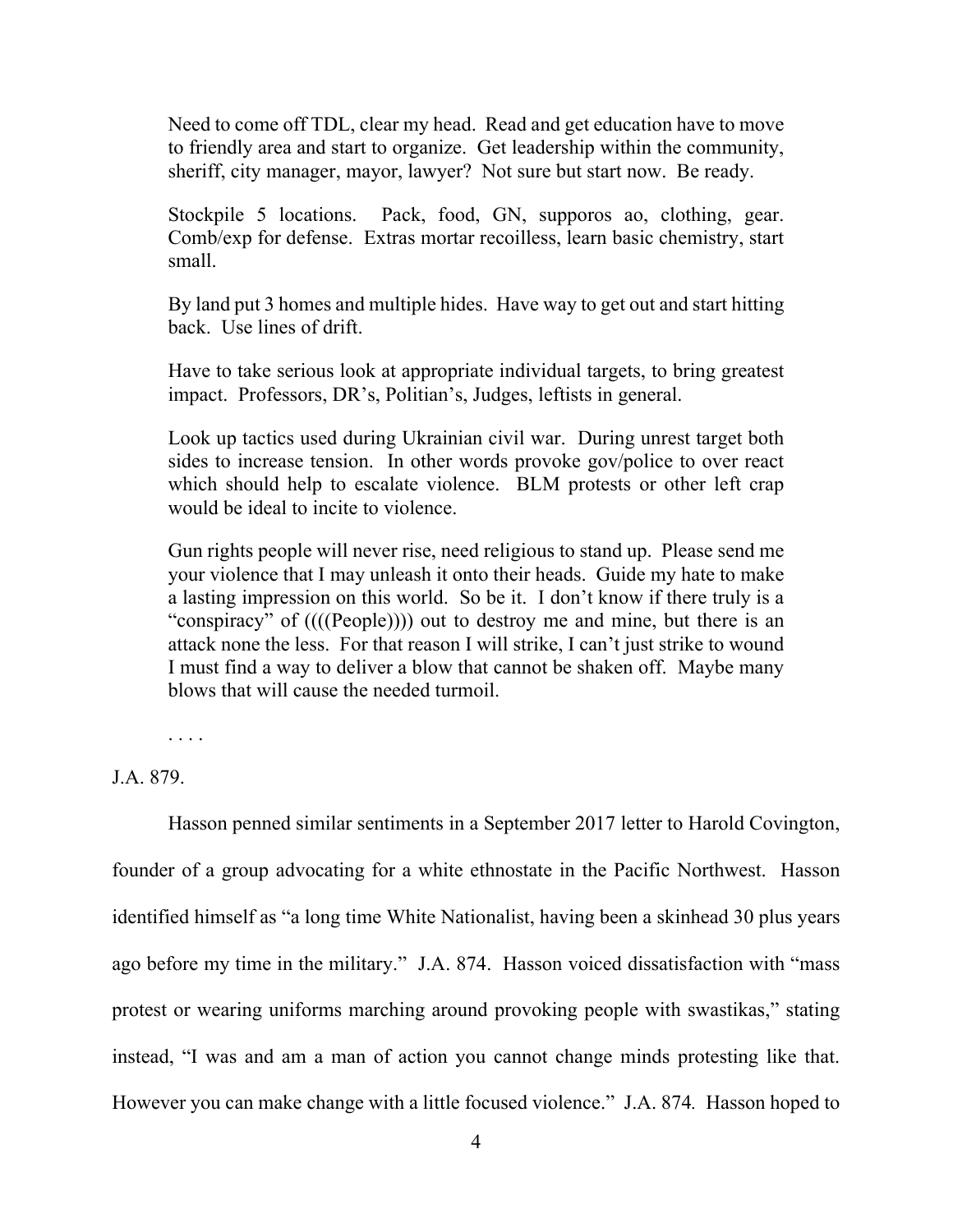"open a dialogue" with Covington "to coordinate efforts" in establishing a white homeland. J.A. 874*.*

Hasson's own writings were not the only ones to raise flags. He compiled the manifestos of mass murderers and terrorists the likes of Ted Kaczynski, Eric Rudolph, and Anders Breivik. He sent himself a Home Workshop Explosives handbook, The Anarchist Cookbook, a guide on how to make the plastic explosive Semtex, the U.S. Army Improvised Munitions Handbook, and The Terrorist's Handbook, which discussed methods of buying, preparing, and detonating various explosive substances.

Hasson's internet search history showed a similar preoccupation with violence, white nationalism, and anti-government views. He routinely sought information about groups harboring white-supremacist, militant, and anti-government beliefs. He queried information about explosives, including homemade incendiaries, plastic explosives, ricin, homemade biological weapons, explosively formed penetrators, and shaped charges, including discussions about materials for making the latter two devices. He viewed hundreds of webpages related to firearms, ammunition, and firearms accessories.

Hasson also researched the movements and whereabouts of political figures. He searched for "where do senators live dc," "do senators have ss protection," "how often are senators in dc," "how do senators and congressman get around dc," "are supreme court justices protected," "where does justice kagan live," and "where does Sonia Sotomayor live." S.J.A. 454, 1048. After viewing a headline in which Joe Scarborough (television host and former U.S. Congressman) called former President Trump "the worst ever," Hasson spent several minutes reviewing Scarborough's Wikipedia page before searching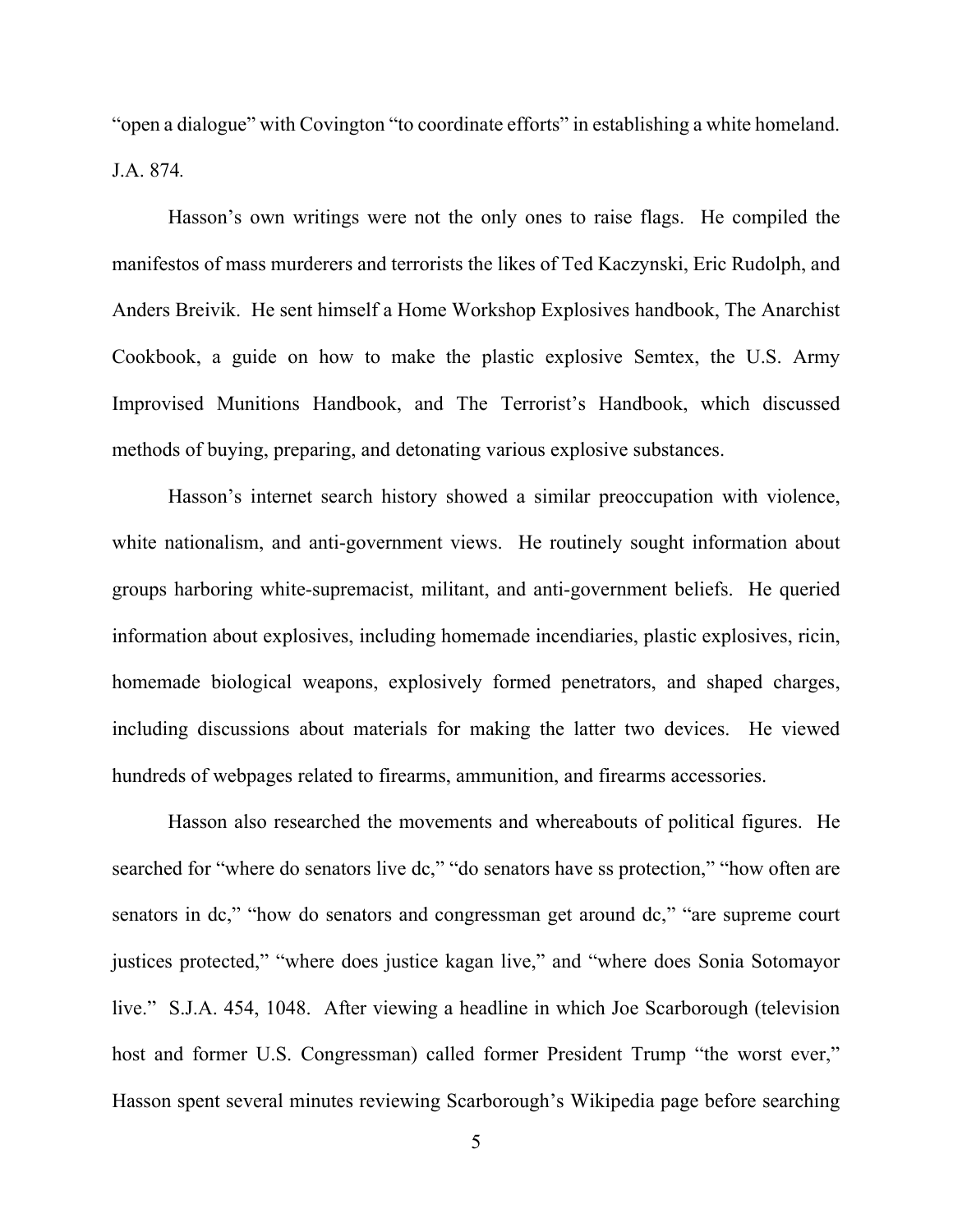"where is morning joe filmed." S.J.A. 1077–1078. His searching led him to the address for Scarborough's home, which Hasson then viewed in Google Maps.

In the Government's telling, Hasson's inquiries about specific individuals drew inspiration from Breivik's manifesto. On January 3, 2019, Hasson searched within the manifesto (saved on his Coast Guard computer) for "category A." Breivik classifies traitors as Category A, B, or C as a means of identifying priority targets. "Category A" includes influential and high-profile individuals, including political, media, cultural, and industry leaders. Two weeks later, Hasson spent three hours compiling a list of prominent politicians, activists, political organizations, and media personalities. The list contained 22 entries. That same day, Hasson searched the Internet for "best place in dc to see congress people" and "where in dc to [sic] congress live." S.J.A. 1089.

Hasson allegedly followed Breivik's manifesto in other ways too. He visited an internet forum on energetic materials and reviewed discussions on manufacturing explosives. He searched the manifesto for "steroids" and reviewed a section encouraging assailants to use them in preparation for attacks. In the same spreadsheet containing his list of individuals and organizations, Hasson devised a possible steroid cycle. Agents searching Hasson's home recovered over thirty bottles labeled as human growth hormone inside a locked container, five vials of testosterone, and mestanolone (an anabolic steroid) in both pill and powder form.

Hasson also amassed weapons and tactical gear. In addition to the 15 firearms authorities found at Hasson's home, in a three-year period Hasson spent roughly \$12,000 on holsters, knives, ammunition magazines, ammunition, handguards, camping supplies,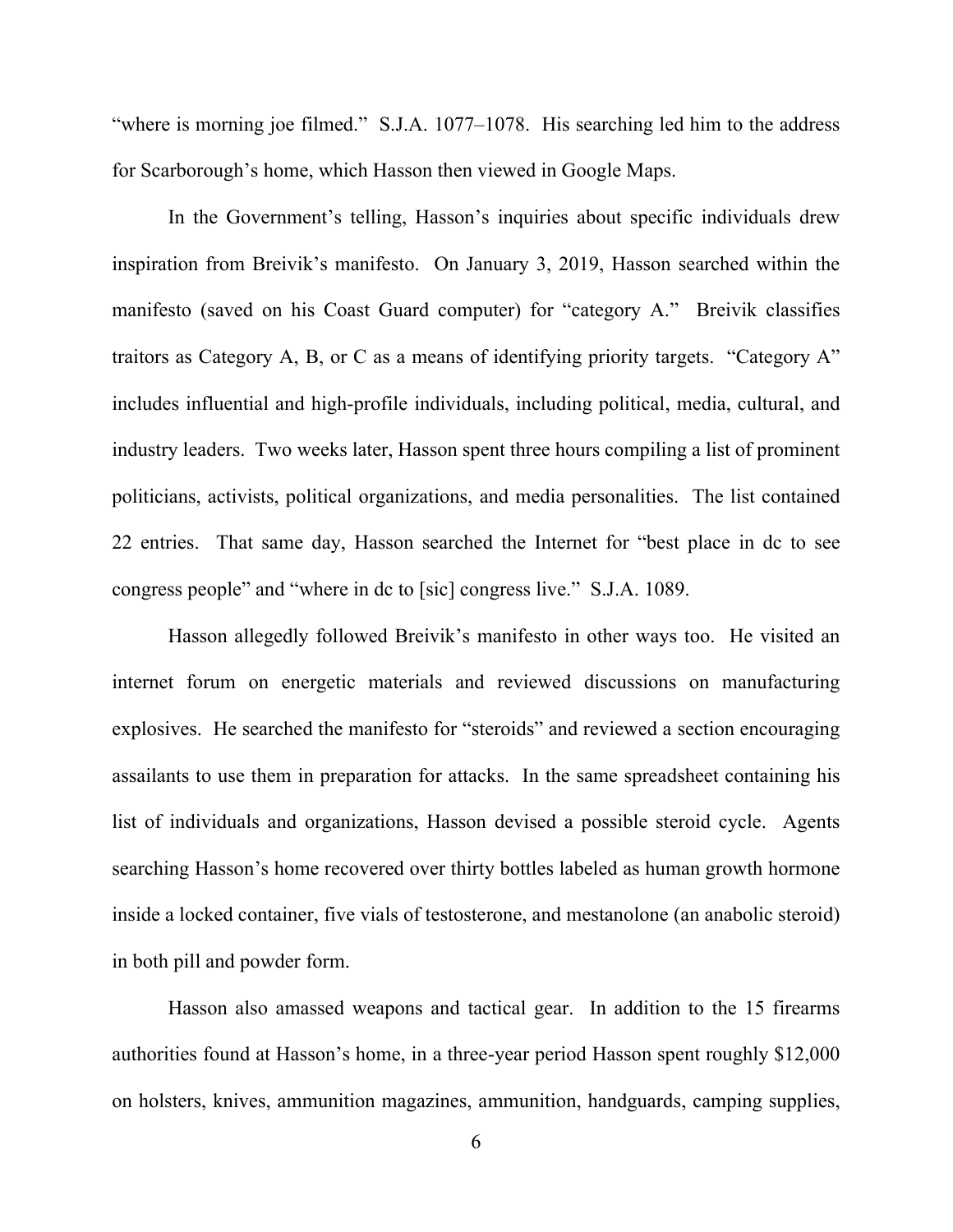Meals-Ready-to-Eat, body armor plates, plates carriers, tactical vests and pouches, firearm repair kits, firearm components, and smoke grenades. Among those purchases were metal parts with pre-indexed holes ready to be drilled and assembled into unlawful silencers. Hasson purchased a drill press and fully assembled one of the silencers, which he test-fired at least once.

In December 2017, Hasson registered for an online sniper and sharpshooter forum, purchased scopes for precision long-range shooting, and bought a Bergara Hunting and Match Rifle, outfitting it with one of the scopes and a bipod. An FBI sniper testified that the Bergara rifle "can be used to precisely target large animals including human beings from long distances, particularly with the addition of a scope to enable precision sighting at distance and a bipod to stabilize the rifle while shooting." S.J.A. 657. Hasson's rifle was chambered in "one of the most commonly used calibers of rifle employed by U.S. military and especially law enforcement snipers both for its accuracy as well as its terminal effectiveness in the body." S.J.A. 657.

The necessary instruments in hand, Hasson educated himself on precision longrange shooting. While at work, Hasson reviewed a document authored by a well-known expert on sniper training and operations. The document taught readers how to use a scoped rifle to precisely engage targets up to hundreds of yards away. Hasson obtained examples of a "sniper data book," which, according to the FBI sniper, shooters use to document the performance of a particular rifle in different shooting conditions. He then took his rifle to a gun range, test fired it from various distances, and recorded his observations in a journal. Hasson later conducted further research on distance shooting, searching for "how to use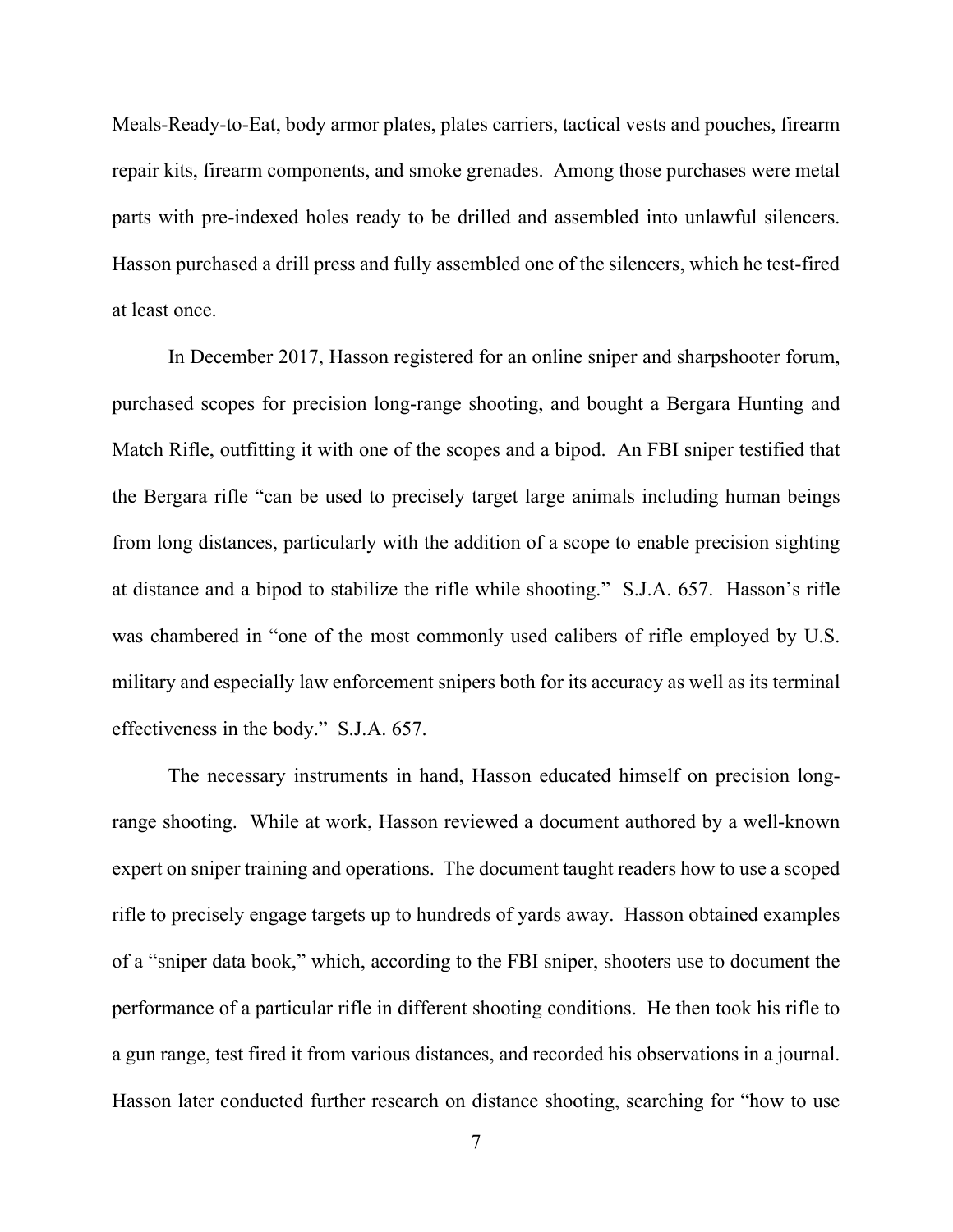trig to calculate distance," "size of door usa," "size of garage usa," and "stop sign height." J.A. 885; S.J.A. 1032. As the FBI sniper explained, these searches reference methods a trained sniper may use to quickly determine his distance from a target. Hasson also sent himself a ballistics calculator spreadsheet, which assists in accurately hitting an intended target at a given distance.

#### B.

The Government's forecast of additional, more serious charges did not come to fruition. A grand jury ultimately indicted Hasson for unlawful possession of unregistered firearm silencers, 26 U.S.C. § 5861(d); unlawful possession of firearm silencers unidentified by serial number, 26 U.S.C. § 5861(i); possession of firearms by an unlawful user of and addict to a controlled substance, 18 U.S.C.  $\S 922(g)(3)$ ; and possession of a controlled substance, 21 U.S.C. § 844(a).

Hasson moved to dismiss the Section  $922(g)(3)$  charge, arguing that the statutory phrases "unlawful user" and "addicted to" were unconstitutionally vague on their face. The district court denied the motion. *United States v. Hasson*, No. GJH-19-96, 2019 WL 4573424, at \*6–7 (D. Md. Sept. 20, 2019). As the court recognized, our precedent forecloses facial vagueness challenges by defendants whose conduct a statute clearly proscribes. *Id.* at \*6 (citing *United States v. Hosford*, 843 F.3d 161, 170 (4th Cir. 2016)). Hasson did not "seem to contest that his alleged conduct falls squarely within the confines of the statute," and the district court found that Hasson's conduct was "clearly prohibited by  $\S 922(g)(3)$ 's prohibition on possession of firearms by an individual whose drug use is consistent, prolonged, and close in time to his firearm possession." *Id.* at \*7; *see United*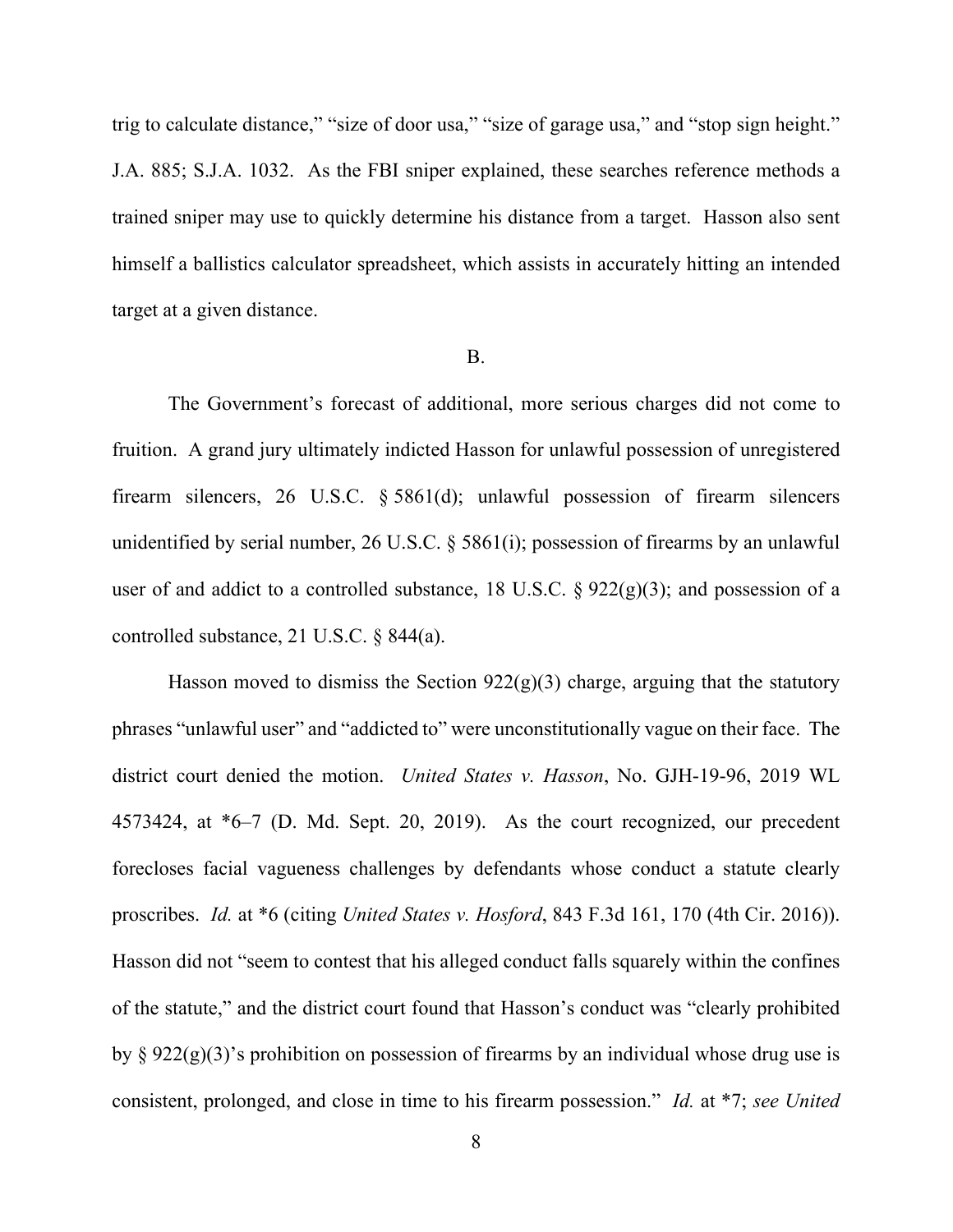*States v. Sperling*, 400 Fed. App. 765, 767 (4th Cir. 2010) ("To sustain a conviction [under Section 922 $(g)(3)$ ], the government must prove that the defendant's drug use was sufficiently consistent, prolonged, and close in time to his gun possession to put him on notice that he qualified as an unlawful user under the terms of the statute." (internal quotation marks omitted)). Thereafter, Hasson pleaded guilty to all counts but reserved the right to appeal his sentence and the order denying his motion to dismiss.

The district court held a full-day sentencing hearing. Of note here, the court resolved the Government's request to enhance Hasson's Guidelines range under U.S.S.G. § 3A1.4. The Section 3A1.4 adjustment directs courts to increase a defendant's offense level and criminal-history category "[i]f the offense is a felony that involved, or was intended to promote, a federal crime of terrorism." U.S.S.G. § 3A1.4(a). The district court applied the adjustment over Hasson's objection upon concluding that his crimes were "designed to promote" a crime under 18 U.S.C. § 351, which, in relevant part, criminalizes "attempting to kill or kidnap" any member of Congress, any Supreme Court Justice, and certain executive officials. S.J.A. 951–955. Applying the adjustment increased Hasson's offense level by 12 points and his criminal-history category from I to VI. The district court, however, agreed with Hasson that the increase overstated his criminal history and departed downward to category I. In the end, the adjustment increased Hasson's Guidelines range from 41–51 months to 151–188 months. The court sentenced Hasson to 160 months' imprisonment.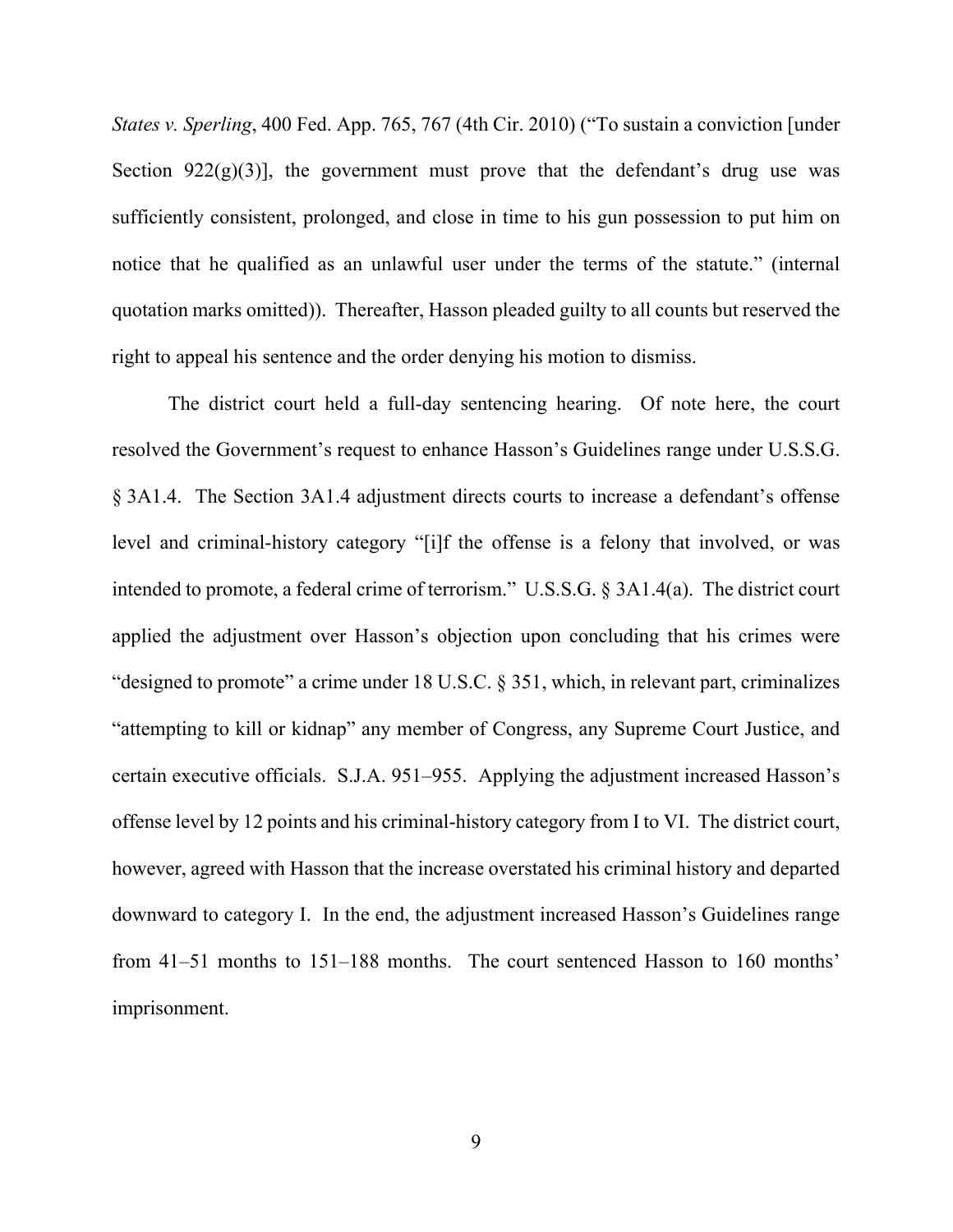II.

On appeal, Hasson again challenges 18 U.S.C.  $\S 922(g)(3)$  as unconstitutionally vague on its face. But Hasson does not dispute the district court's holding that his conduct "falls squarely within the confines of [Section 922(g)(3)]." *Hasson*, 2019 WL 4573424, at \*7. He has, consequently, abandoned any contention to the contrary. *See Adbul-Mumit v. Alexandria Hyundai, LLC*, 896 F.3d 278, 290 (4th Cir. 2018) ("'[C]ontentions not raised in the argument section of the opening brief are abandoned.'" (quoting *United States v. Al-Hamdi*, 356 F.3d 564, 571 n.8 (4th Cir. 2004))).

That abandonment dooms Hasson's vagueness challenge. The Supreme Court and this Court have repeatedly held that we must "consider whether a statute is vague as applied to the particular facts at issue, for '[a] plaintiff who engages in some conduct that is clearly proscribed cannot complain of the vagueness of the law as applied to the conduct of others.'" *Holder v. Humanitarian L. Project*, 561 U.S. 1, 18–19 (2010) (alteration in original) (quoting *Hoffman Ests. v. Flipside, Hoffman Ests., Inc.*, 455 U.S. 489, 495 (1982)); *see Expressions Hair Design v. Schneiderman*, 137 S. Ct. 1144, 1151–1152 (2017) ("A plaintiff whose speech is clearly proscribed cannot raise a successful vagueness claim." (brackets and internal quotation marks omitted)); *Parker v. Levy*, 417 U.S. 733, 756 (1974) ("One to whose conduct a statute clearly applies may not successfully challenge it for vagueness."); *United States v. Moriello*, 980 F.3d 924, 931 (4th Cir. 2020) ("[A] plaintiff who engages in some conduct that is clearly proscribed cannot complain of the vagueness of the law as applied to the conduct of others." (internal quotation marks omitted)); *Hosford*, 843 F.3d at 170 (same); *United States v. Jaensch*, 665 F.3d 83, 89 (4th Cir. 2011)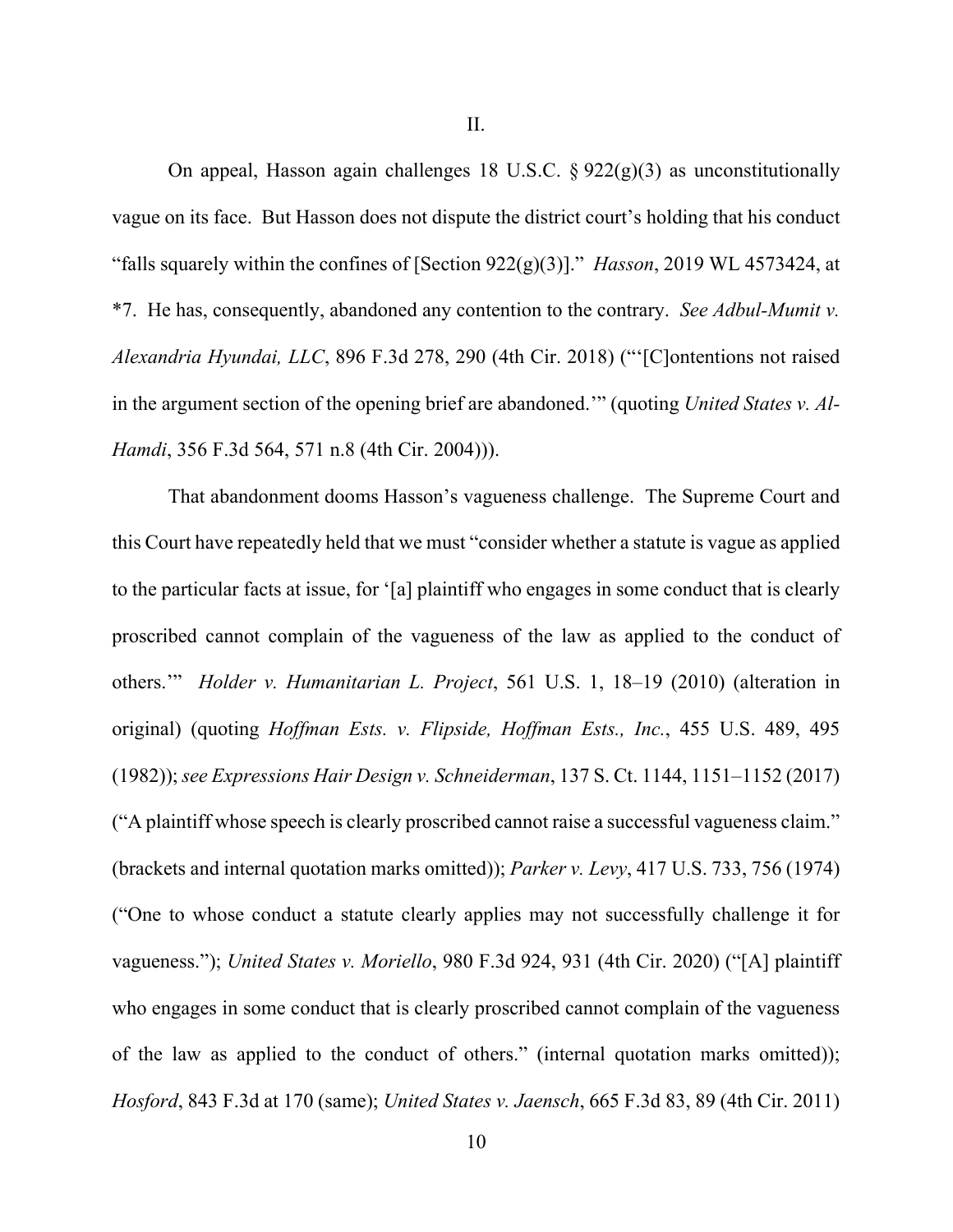(same); *Gallaher v. City of Huntington*, 759 F.2d 1155, 1160 (4th Cir. 1985) (same). In criminal cases, then, "if a law clearly prohibits a defendant's conduct, the defendant cannot challenge, and a court cannot examine, whether the law may be vague for other hypothetical defendants." *Hosford*, 843 F.3d at 170.

Hasson counters that this longstanding rule is no longer the law. According to Hasson, in *Johnson v. United States*, 576 U.S. 591 (2015), and *Sessions v. Dimaya*, 138 S. Ct. 1204 (2018), the Supreme Court repudiated this principle, and those decisions so "clearly undermined" our Court's precedents that they no longer bind this panel, *United States v. Battle*, 927 F.3d 160, 166 n.7 (4th Cir. 2019) (internal quotation marks omitted). [2](#page-10-0)

To resolve this issue, it is helpful to review *Johnson* and *Dimaya*. *Johnson* involved a vagueness challenge to the Armed Career Criminal Act of 1984 (ACCA). *See* 576 U.S. at 593. ACCA mandates a 15-year minimum sentence for a defendant convicted of a firearms offense who has three or more prior convictions for either a "serious drug offense" or a "violent felony." 18 U.S.C. § 924(e)(1). In part, the statute defines "violent felony" as a crime punishable by a year or more in prison that "is burglary, arson, or extortion, involves use of explosives, or *otherwise involves conduct that presents a serious potential risk of physical injury to another*." *Id.* § 924(e)(2)(B)(ii) (emphasis added). Courts apply

<span id="page-10-0"></span> $2$  Although our Court has applied the rule forbidding a defendant from challenging a statute as vague if it clearly prohibits his own conduct in the years since *Johnson* and *Dimaya*, the Court has never considered whether those decisions undermined that rule. *See*, *e.g.*, *Fusaro v. Howard*, 19 F.4th 357, 374 (4th Cir. 2021); *Moriello*, 980 F.3d at 931; *Hosford*, 843 F.3d at 170. It is therefore appropriate for us to do so now. *See Mays v. Sprinkle*, 992 F.3d 295, 302 n.4 (4th Cir. 2021); *United States v. Dodge*, 963 F.3d 379, 383–384 (4th Cir. 2020).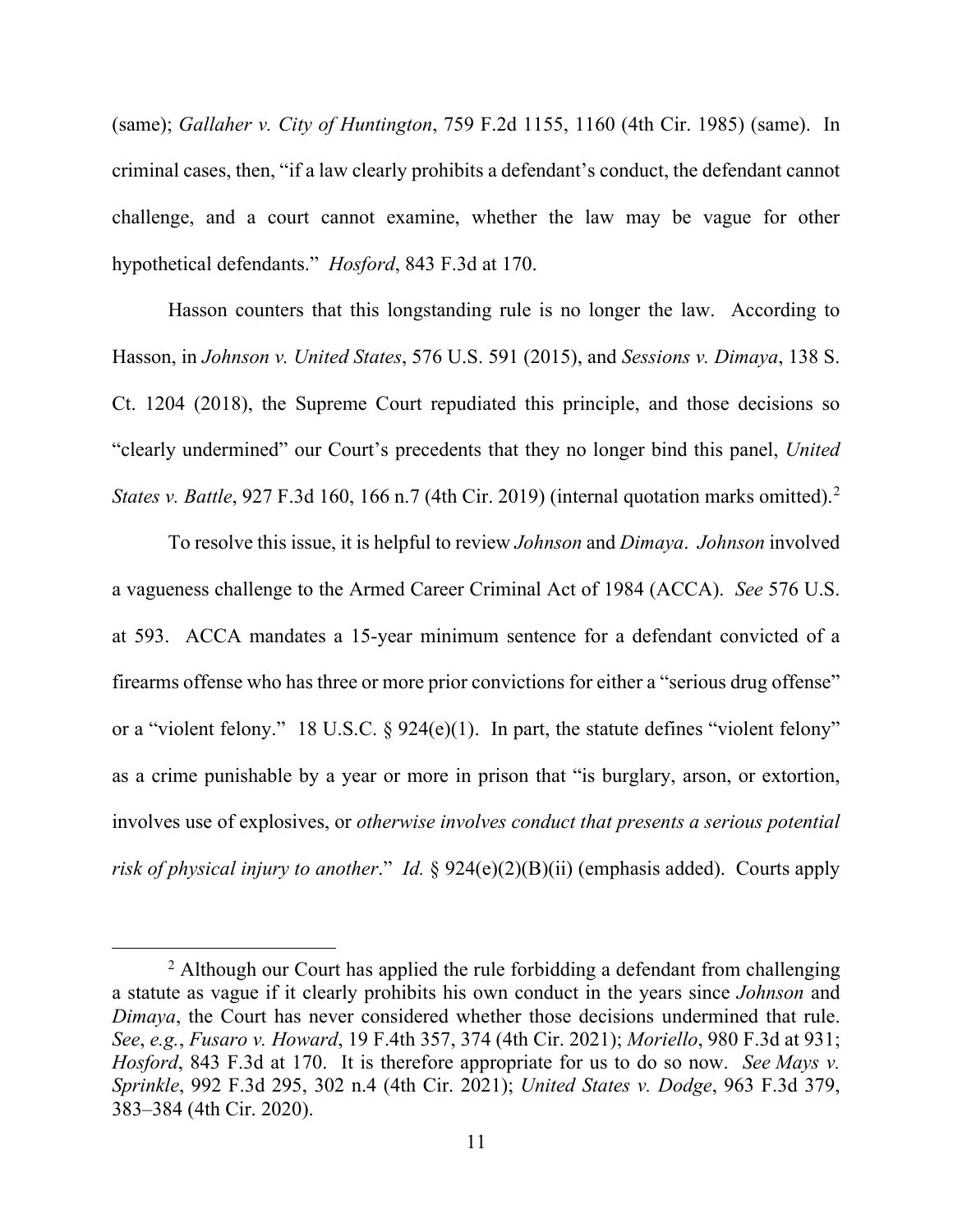the categorical approach to determine whether a crime qualifies as a violent felony, including under the italicized "residual clause." *Johnson*, 576 U.S. at 596. Doing so requires assessing the predicate crime "in terms of how the law defines the offense and not in terms of how an individual offender might have committed it on a particular occasion." *Id.* (internal quotation marks omitted).

Two aspects of this "wide-ranging inquiry" led the Supreme Court to hold the residual clause unconstitutionally vague. *Id.* at 597. First, "the residual clause leaves grave uncertainty about how to estimate the risk posed by a crime" because "[i]t ties the judicial assessment of risk to a judicially imagined 'ordinary case' of a crime, not to real world facts or statutory elements." *Id.* Second, "the residual clause leaves uncertainty about how much risk it takes for a crime to qualify as a violent felony," for "[i]t is one thing to apply an imprecise 'serious potential risk' standard to real-world facts; it is quite another to apply it to a judge-imagined abstraction." *Id.* at 598. Nine years of the Court's fruitless efforts to "craft a principled and objective standard out of the residual clause confirm[ed] its hopeless indeterminacy." *Id.* "Each of the uncertainties in the residual clause may be tolerable in isolation," the Court reasoned, but "their sum makes a task for us which at best could be only guesswork." *Id.* at 602 (internal quotation marks omitted).

In reaching its conclusion, the Court found unpersuasive the contention that "a statute is void for vagueness only if it is vague in all its applications." *Id.* at 603 (internal quotation marks omitted). The Court explained that "although statements in some of our opinions could be read to suggest otherwise, our *holdings* squarely contradict the theory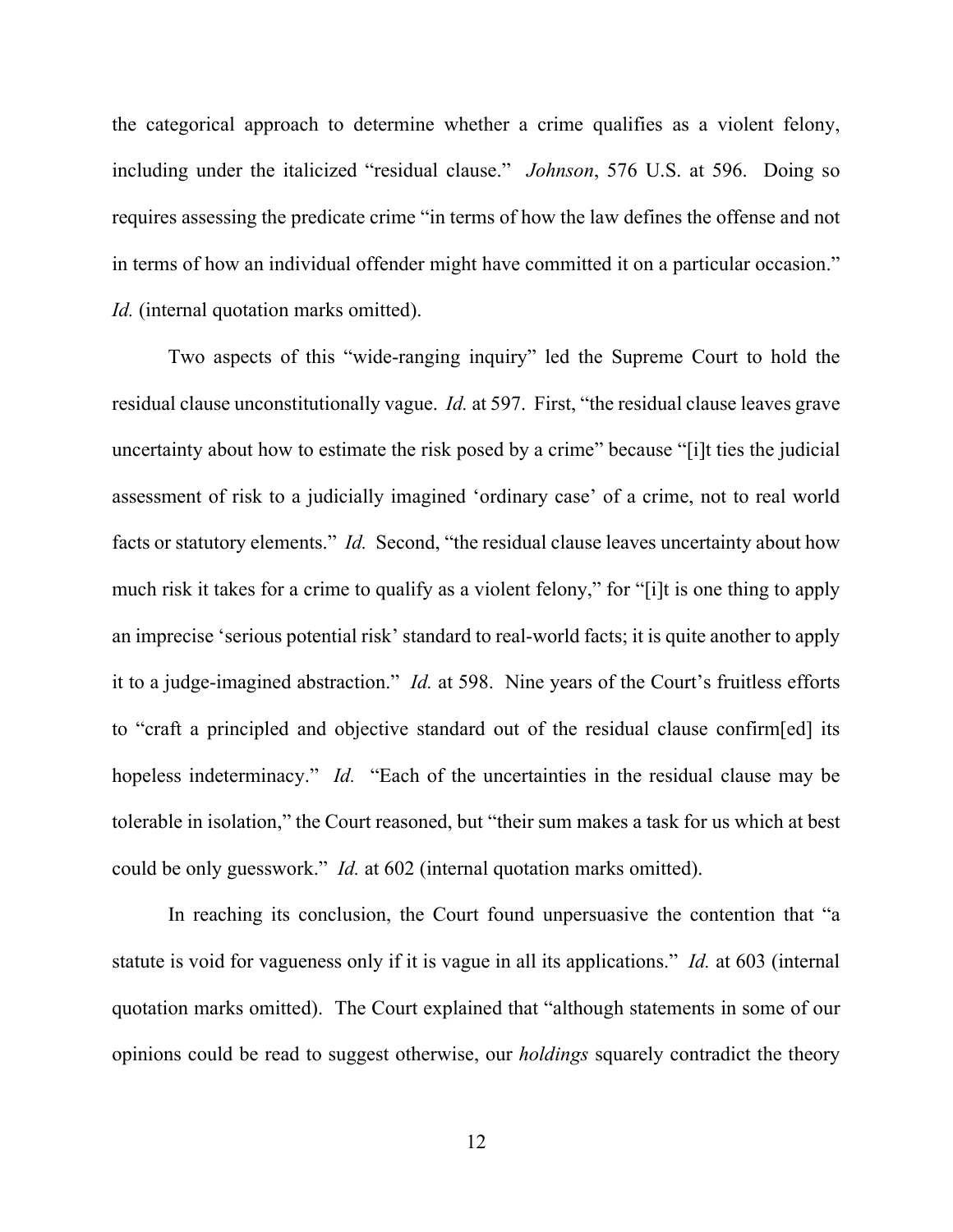that a vague provision is constitutional merely because there is some conduct that clearly falls within the provision's grasp." *Id.* at 602.

In *Dimaya*, the Court relied on *Johnson* to hold a residual clause in a different statute unconstitutionally vague. 138 S. Ct. at 1223. Justice Thomas authored an extensive dissent. Among other grounds for his dissent, Justice Thomas adhered to his view, also expressed in *Johnson*, that "a law is not facially vague . . . if there is an unmistakable core that a reasonable person would know is forbidden by the law." *Id.* at 1252 (Thomas, J., dissenting) (internal quotation marks omitted); *see Johnson*, 576 U.S. at 623 (Thomas, J., concurring in the judgment). He also dissented on the separate ground that the statute was not vague as applied to the respondent. *See Dimaya*, 138 S. Ct. at 1250 (Thomas, J., dissenting). As Justice Thomas explained, the Supreme Court's precedents "recognize that, outside the First Amendment context, a challenger must prove that the statute is vague as applied to him" and "*Johnson* did not overrule these precedents." *Id.* at 1250; *see id.* (explaining that the *Johnson* Court concluded ACCA's residual clause was unconstitutional as applied to the crime at issue there). "While *Johnson* weakened the principle that a facial challenge requires a statute to be vague 'in *all* applications,'" he reasoned, "it did not address whether a statute must be vague as applied to the person challenging it." *Id.* (quoting *Johnson*, 576 U.S. at 603).

In a footnote, the *Dimaya* majority responded that *Johnson* "anticipated and rejected a significant aspect of Justice Thomas's dissent," namely his assertion that "a court may not invalidate a statute for vagueness if it is clear in any of its applications." *Id.* at 1214 n.3. *Johnson* did so, the majority explained, by "ma[king] clear that our decisions 'squarely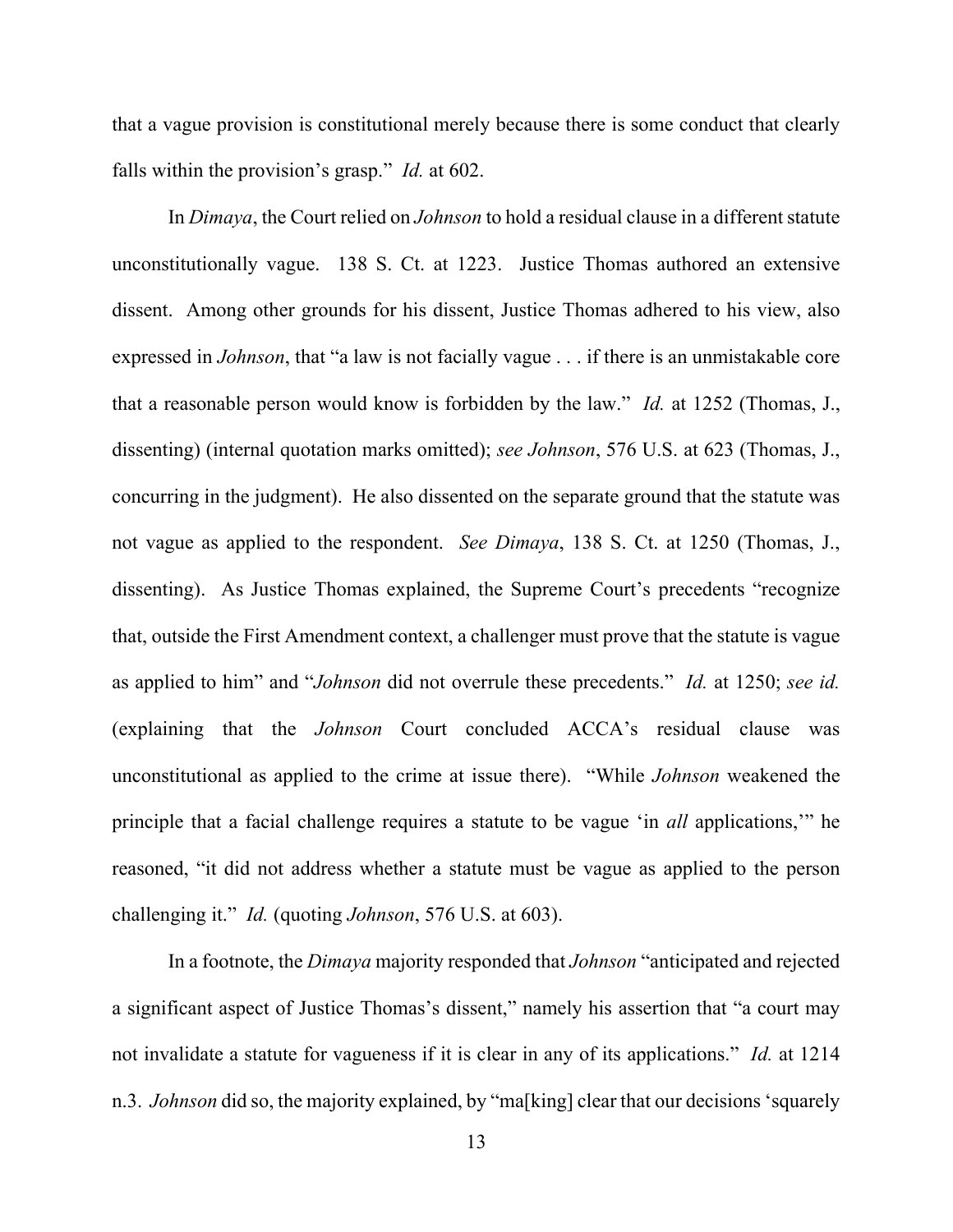contradict the theory that a vague provision is constitutional merely because there is some conduct that clearly falls within the provision's grasp.'" *Id.* (quoting *Johnson*, 576 U.S. at 602)*.* Put another way, the Court reiterated that a statute need not be vague in all its applications to be unconstitutional. But the Court did not address the precedents Justice Thomas cited to demonstrate that "a challenger must prove that the statute is vague as applied to him," *id.* at 1250 (Thomas, J., dissenting), much less the principle that "[o]ne to whose conduct a statute clearly applies may not successfully challenge it for vagueness," *Parker*, 417 U.S. at 756.

Hasson claims that the rule prohibiting vagueness challenges by those whose conduct a statute clearly prohibits perished alongside the rule requiring a statute to be vague in all its applications. To Hasson, the latter provides the theoretical underpinning for the former. *Johnson* having jettisoned that underpinning, Hasson argues, "a defendant may raise a facial vagueness challenge without regard to whether the statute is vague as applied to him." Opening Br. 20.

We disagree. First, Hasson is wrong about the rationale for the rule prohibiting vagueness challenges by those whose conduct a statute clearly prohibits. The rule shares its foundation with the vagueness doctrine itself, which is based on the concept "'that criminal responsibility should not attach where one could not reasonably understand that his contemplated conduct is proscribed.'" *Parker*, 417 U.S. at 757 (quoting *United States v. Nat'l Dairy Prods. Corp.*, 372 U.S. 29, 32–33 (1954)); *see Hoffman Ests.*, 455 U.S. at 495 n.7. Put simply, the vagueness doctrine requires that a criminal statute "provide a person of ordinary intelligence fair notice of what is prohibited" and not be "so standardless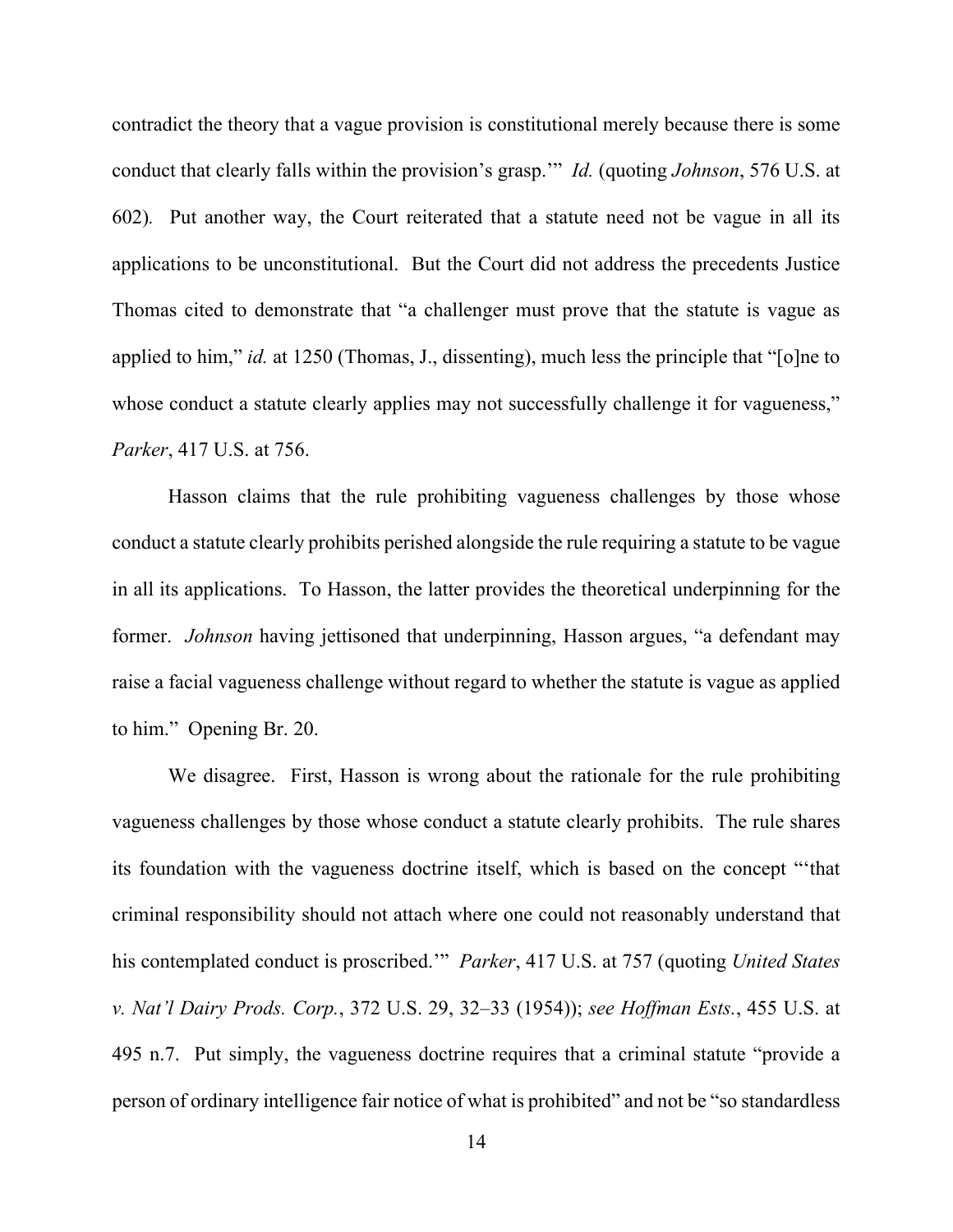that it authorizes or encourages seriously discriminatory enforcement." *United States v. Williams*, 553 U.S. 285, 304 (2008). When the challenged statute clearly proscribes a defendant's conduct, neither of these rationales is implicated. It would untether the vagueness doctrine from its moorings to permit a facial vagueness challenge in such a case.

Another foundational pillar for the rule prohibiting vagueness challenges by those whose conduct a statute clearly prohibits is the limited nature of judicial power:

Embedded in the traditional rules governing constitutional adjudication is the principle that a person to whom a statute may constitutionally be applied will not be heard to challenge that statute on the ground that it may conceivably be applied unconstitutionally to others, in other situations not before the Court. A closely related principle is that constitutional rights are personal and may not be asserted vicariously. These principles rest on more than the fussiness of judges. They reflect the conviction that under our constitutional system courts are not roving commissions assigned to pass judgment on the validity of the Nation's laws. Constitutional judgments, as Mr. Chief Justice Marshall recognized, are justified only out of the necessity of adjudicating rights in particular cases between the litigants brought before the Court[.]

*Broadrick v. Oklahoma*, 413 U.S. 601, 610–611 (1973) (citations omitted); *see United States v. Raines*, 362 U.S. 17, 21 (1960) ("Kindred to the[] rules [limiting federal courts to deciding only the cases and controversies properly before them] is the rule that one to whom application of a statute is constitutional will not be heard to attack the statute on the ground that impliedly it might also be taken as applying to other persons or other situations in which its application might be unconstitutional."); *Kashem v. Barr*, 941 F.3d 358, 375– 376 (9th Cir. 2019) (quoting *Broadrick*); *see also United States v. Masciandaro*, 638 F.3d 458, 474 (4th Cir. 2011). Respect for our circumscribed role is one reason "as-applied challenges are the basic building blocks of constitutional adjudication." *Gonzales v. Carhart*, 550 U.S. 124, 168 (2007) (brackets and internal quotation marks omitted).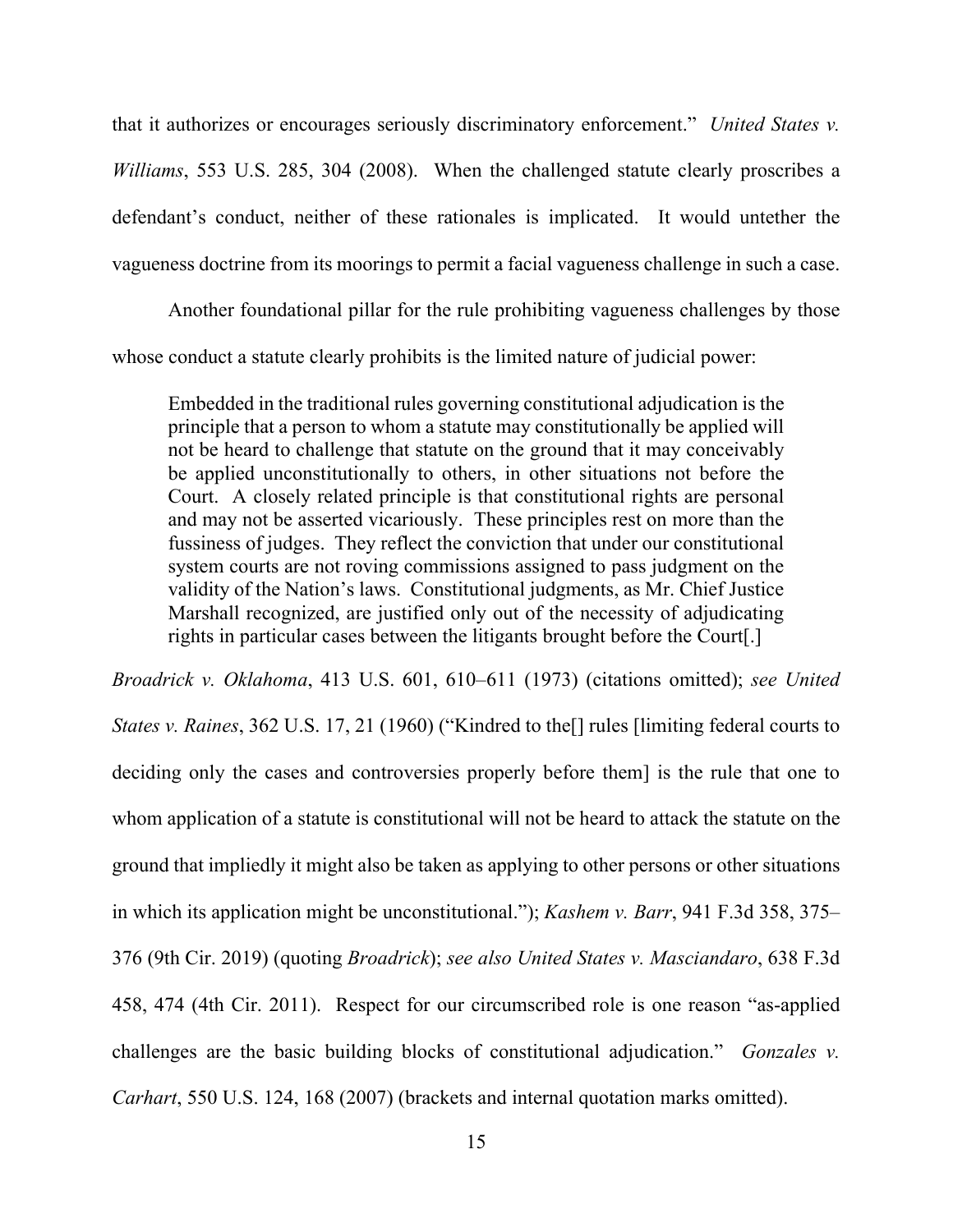These foundations are independent of the substantive standard for judging a facial vagueness challenge. *See Kashem*, 941 F.3d at 375. That standard—which formerly required a law to be vague in all its applications—speaks to the degree of vagueness a law must exhibit to be found facially unconstitutional. *See Hoffman Ests.*, 455 U.S. at 494– 495; *cf. United States v. Salerno*, 481 U.S. 739, 745 (1987) ("A facial challenge to a legislative Act . . . [requires] the challenger [to] establish that no set of circumstances exists under which the Act would be valid."). Consequently, *Johnson* and *Dimaya*'s rejection of the vague-in-all-its-applications standard does not undermine the rule prohibiting defendants whose conduct a statute clearly proscribes from bringing vagueness challenges.

Further, *Johnson* and *Dimaya* did not purport to jettison the latter rule, and it is "the Supreme Court's 'prerogative alone to overrule one of its precedents.'" *Payne v. Taslimi*, 998 F.3d 648, 654 (4th Cir. 2021) (quoting *State Oil Co. v. Khan*, 522 U.S. 3, 20 (1997)). Neither *Johnson* nor *Dimaya* "explicitly question[ed] the rule that a litigant whose conduct is clearly prohibited by a statute cannot be the one to make a facial vagueness challenge." *Kashem*, 941 F.3d at 376. Indeed, any suggestion that *Johnson* discarded that rule is foreclosed by *Expression Hair Design v. Schneiderman*, 137 S. Ct. 1144 (2017), in which, the term after *Johnson*, the Court applied the rule to deny a vagueness claim. *See Expression Hair Design*, 137 S. Ct. at 1151–1152 (holding that the plaintiffs could not raise a successful vagueness claim because the challenged law clearly proscribed their intended speech). We find the Court's application of the rule after *Johnson*—in the speech context no less, where "a heightened vagueness standard applies," *Humanitarian L. Project*, 561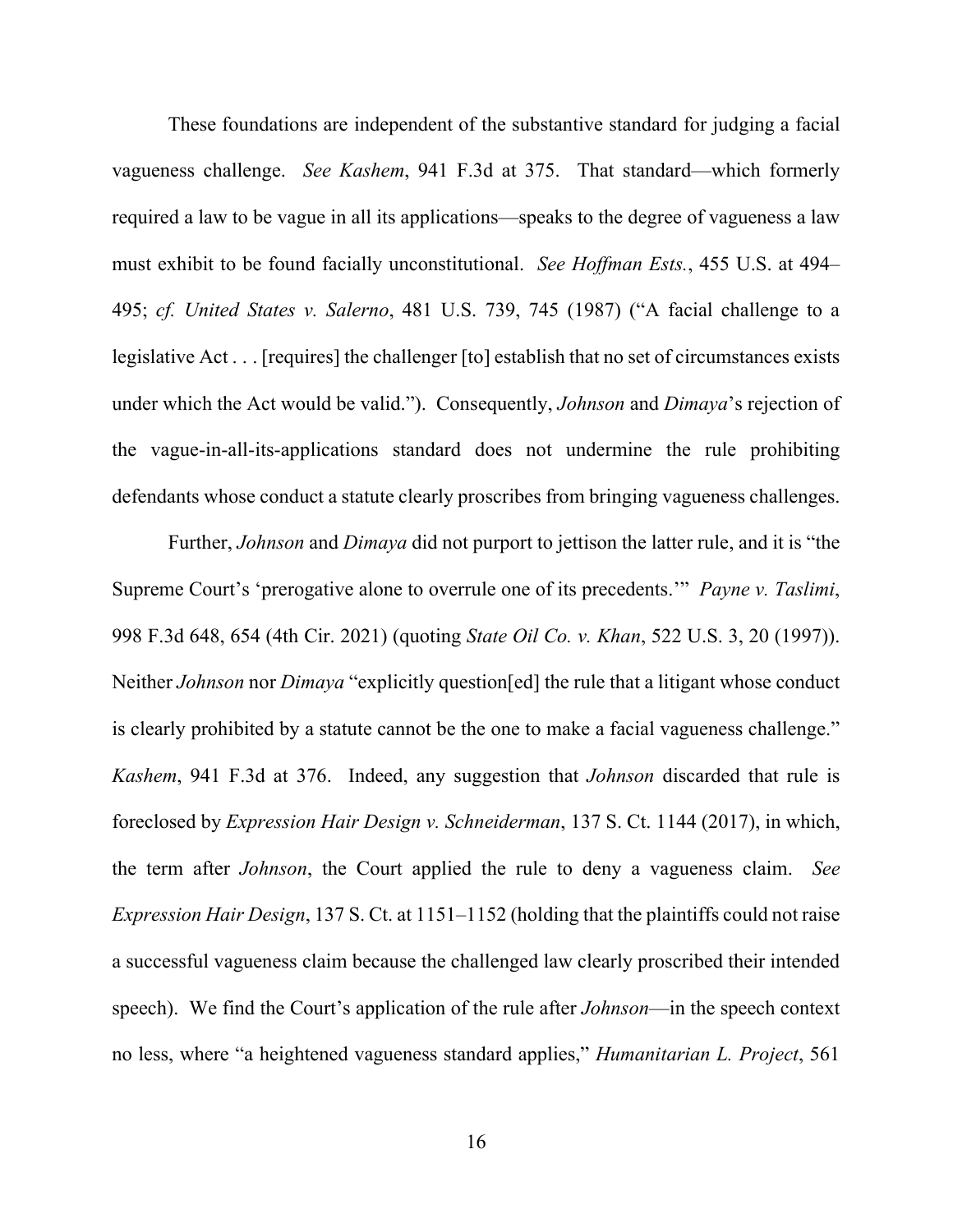U.S. at 20—dispositive that the *Johnson* Court did not silently overrule its precedents prohibiting vagueness challenges by those whose conduct a statute clearly prohibits.

Consistent with that finding, whatever "*Johnson* . . . anticipated and rejected," *Dimaya*, 138 S. Ct. at 1214 n.3, it was not the rule foreclosing a litigant whose conduct is clearly prohibited by a statute from bringing a vagueness challenge. Consequently, we cannot read footnote three of *Dimaya*, which relied on *Johnson*, as quietly abandoning that rule. Indeed, no court of appeals to consider the question has concluded that *Johnson* or *Dimaya* worked such a change. *See United States v. Requena*, 980 F.3d 30, 40–43 (2d Cir. 2020); *United States v. Westbrooks*, 858 F.3d 317, 325 (5th Cir. 2017), *cert. granted & judgment vacated on other grounds*, 138 S. Ct. 1323 (2018); *United States v. Cook*, 970 F.3d 866, 877–878 (7th Cir. 2020); *United States v. Bramer*, 832 F.3d 908, 909 (8th Cir. 2016); *Kashem*, 941 F.3d at 376 (9th Cir.); *303 Creative LLC v. Elenis*, 6 F.4th 1160, 1190 (10th Cir. 2021).

Even if we were to view *Johnson* and *Dimaya* as instances in which the Court bypassed as-applied challenges to proceed directly to facial vagueness, *but see Johnson*, 576 U.S. at 600 (finding that "the residual clause yields no answers" to the many questions incident to determining whether unlawful possession of a short-barreled shotgun is a violent felony); *Dimaya*, 138 S. Ct. at 1214–1215 & n.3 (finding that burglary is not an "easy application[] of the residual clause" because countless questions attend the "ordinary case" inquiry required by the categorical approach), their unique context sets them apart. *See Requena*, 980 F.3d at 41–43; *Cook*, 970 F.3d at 876–877; *Kashem*, 941 F.3d at 376– 377; *cf. Crooks v. Mabus*, 845 F.3d 412, 417 (D.C. Cir. 2016). Indeed, the Court was at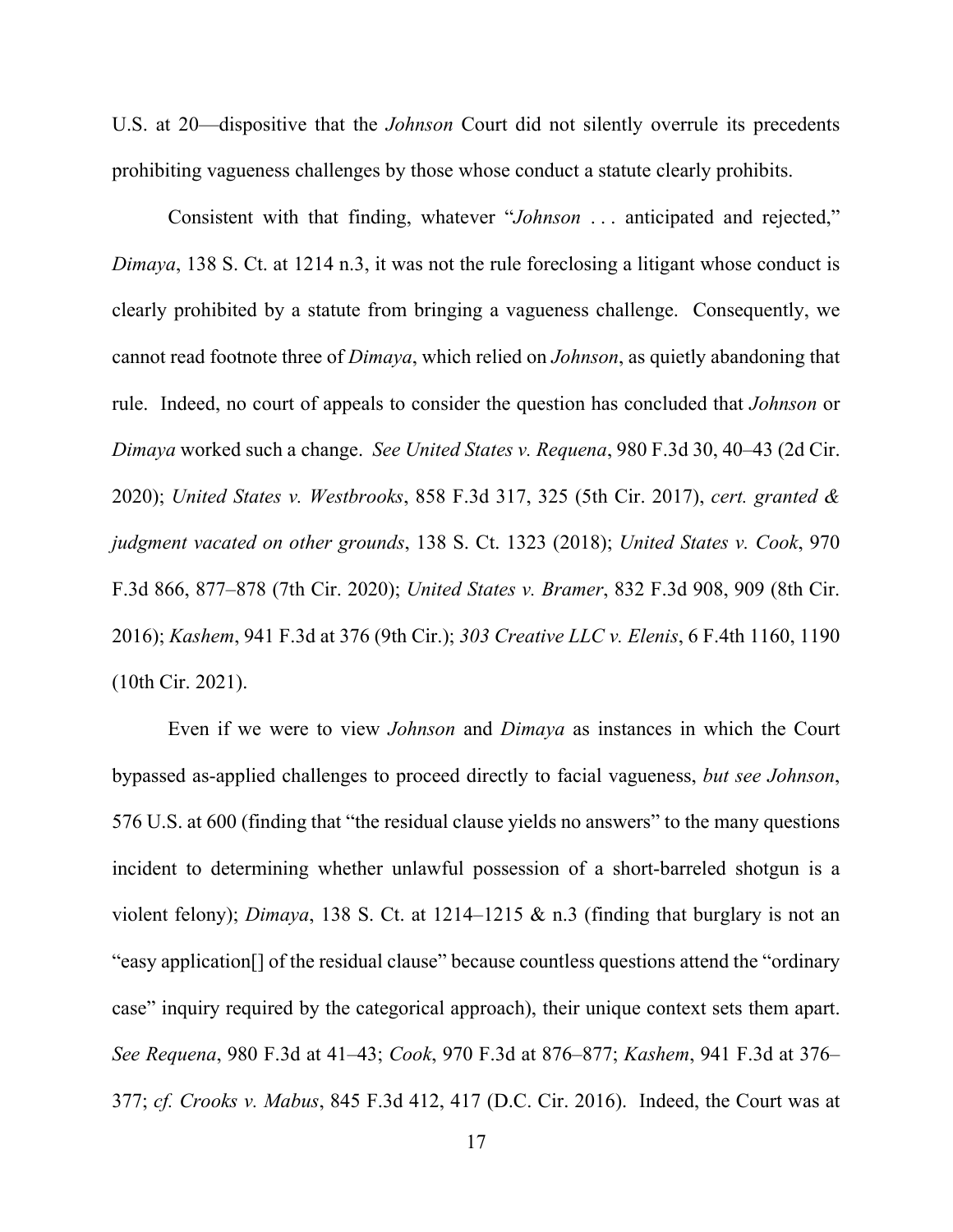pains to emphasize the peculiar double-indeterminacy posed by applying the residual clauses' imprecise qualitative standards to the "judicially imagined 'ordinary case' of a crime" required by the categorical approach. *Johnson*, 576 U.S. at 597–598; *see Dimaya*, 138 S. Ct. at 1215–1216. In a routine vagueness challenge, by contrast, a court is called upon to apply a statutory prohibition to a defendant's real-world conduct. *See United States v. Davis*, 139 S. Ct. 2319, 2327 (2019) ("[A] case-specific approach would avoid the vagueness problems that doomed the statutes in *Johnson* and *Dimaya*."). That inquiry is fully compatible with a traditional as-applied vagueness analysis.

For these reasons, we conclude that *Johnson* and *Dimaya* "did not alter the general rule that a defendant whose conduct is clearly prohibited by a statute cannot be the one to make a facial vagueness challenge." *Cook*, 970 F.3d at 877. It follows that neither decision clearly undermined our precedents espousing that rule. And any exceptions must originate from the Supreme Court, whose longstanding precedents supply the rule's foundation. Because Hasson does not contest that Section  $922(g)(3)$  clearly applies to his conduct, his attempt to assert a facial vagueness challenge fails.

## III.

Hasson also appeals his sentence—specifically, application of the terrorism adjustment, which more than tripled his Guidelines range.<sup>[3](#page-17-0)</sup> Hasson mounts two challenges. First, he believes that U.S.S.G. § 3A1.4 is ultra vires to the extent it encompasses defendants not convicted of a federal crime of terrorism. Second, he contends that the

<span id="page-17-0"></span><sup>&</sup>lt;sup>3</sup> The increase would have been greater, but the district court departed downward to criminal history category I.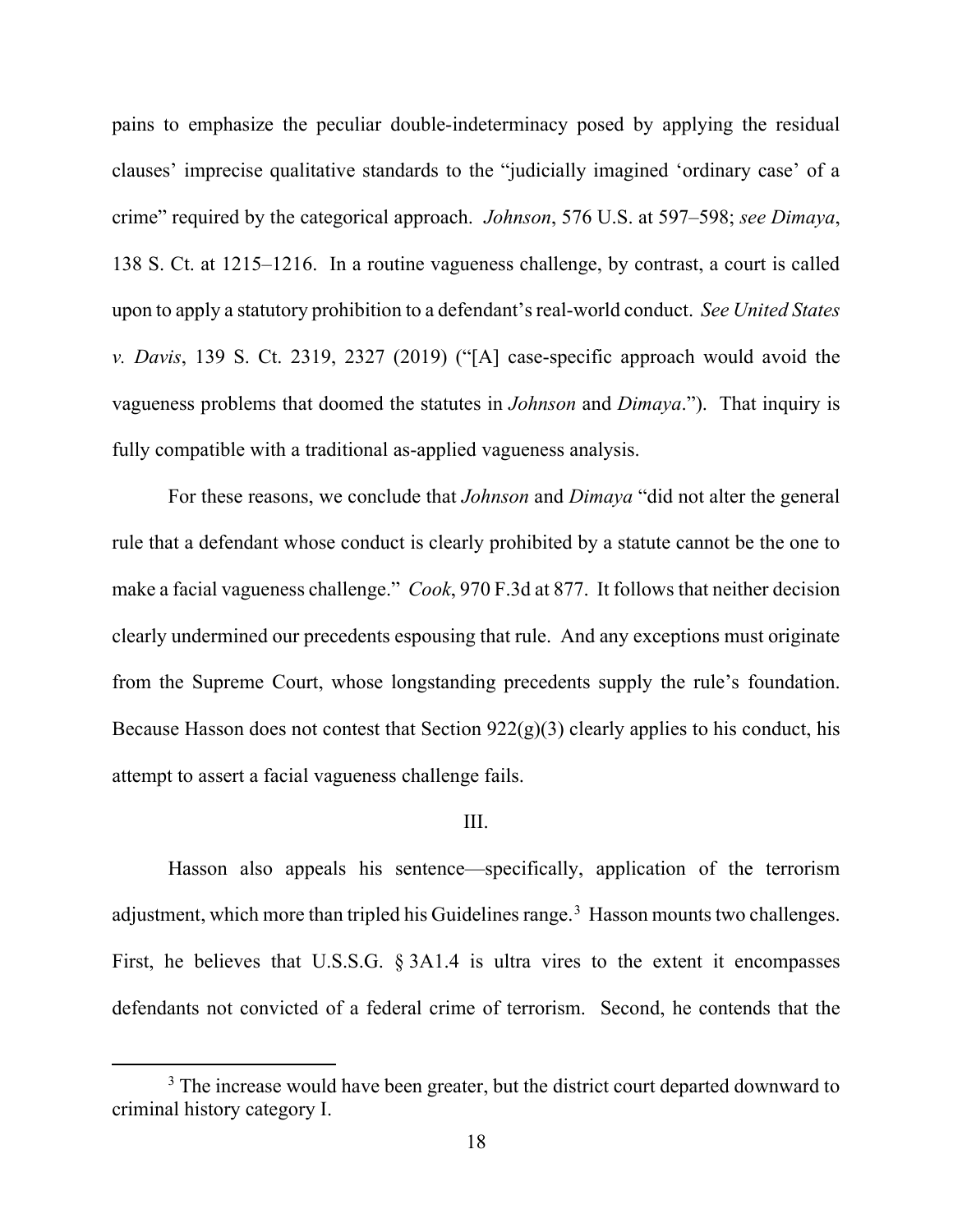district court summarily disregarded his expert's findings and opinion that Hasson did not present a risk of violence and so the adjustment should not apply to him. We disagree with both contentions and therefore affirm Hasson's sentence.

### A.

Section 3A1.4 applies "[i]f the offense is a felony that involved, or was intended to promote, a federal crime of terrorism." U.S.S.G. § 3A1.4. The district court rejected Hasson's argument that the adjustment requires a completed terrorism offense. In a separate case, we subsequently agreed, holding that the adjustment does not "require that a defendant be convicted of a federal crime of terrorism" but instead "applies whenever a defendant's offense of conviction or relevant conduct was 'intended to promote' a federal crime of terrorism." *United States v. Kobito*, 994 F.3d 696, 701–702 (4th Cir. 2021). On appeal, Hasson switches gears and argues that, because Section 3A1.4 applies to defendants who were not convicted of a federal crime of terrorism, it contravenes a 1996 congressional directive to the United States Sentencing Commission and is therefore invalid. *See United States v. LaBonte*, 520 U.S. 751, 757 (1997) (holding that if a Guidelines provision "is at odds with [a statutory directive's] plain language, it must give way"). We review legal conclusions de novo but unpreserved arguments only for plain error. *Kobito*, 994 F.3d at 701. Hasson concedes that he did not raise the question of Section 3A1.4's validity below yet disputes that plain error is the correct standard of review. [4](#page-18-0) Because the district court

<span id="page-18-0"></span><sup>4</sup> We reject the Government's contention that Hasson invited any error. "The invited error doctrine recognizes that a court cannot be asked by counsel to take a step in a case and later be convicted of error, because it has complied with such request." *United States*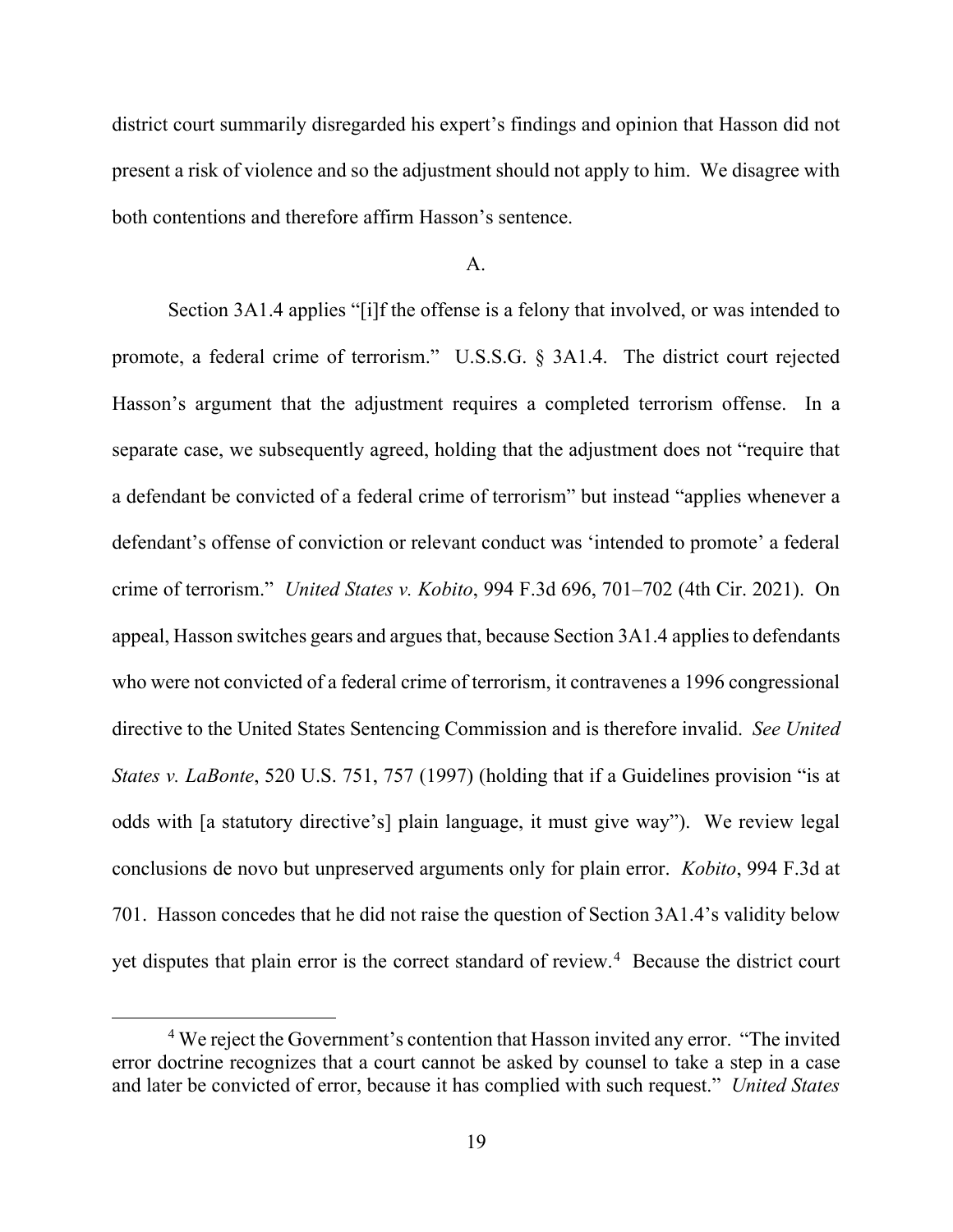did not err in applying the terrorism adjustment, we conclude that Hasson's argument fails regardless of the standard of review we apply.

Grasping Hasson's argument requires understanding Section 3A1.4's history. Before 1995, the Sentencing Guidelines permitted a "Terrorism" upward departure where "the defendant committed the offense in furtherance of a terroristic action." U.S.S.G. § 5K2.15 (1994). In the Violent Crime Control and Law Enforcement Act of 1994, Congress directed the Sentencing Commission "to amend its sentencing guidelines to provide an appropriate enhancement for any felony, whether committed within or outside the United States, that involves or is intended to promote international terrorism, unless such involvement or intent is itself an element of the crime." Pub. L. 103-322, § 120004, 108 Stat. 1796, 2022 (1994). The Sentencing Commission responded by replacing the upward-departure provision with a new "International Terrorism" adjustment at Section 3A1.4. U.S.S.G. app. C, amend. 526. Section 3A1.4 took effect on November 1, 1995. The inaugural version read:

## **§ 3A1.4. International Terrorism**

- (a) If the offense is a felony that involved, or was intended to promote, international terrorism, increase by 12 levels; but if the resulting offense level is less than level 32, increase to level 32.
- (b) In each such case, the defendant's criminal history category from Chapter Four (Criminal History and Criminal Livelihood) shall be Category VI.

*v. Sanya*, 774 F.3d 812, 817 n.2 (4th Cir. 2014) (internal quotation marks omitted). Hasson did not ask the district court to apply the terrorism adjustment, therefore the doctrine is inapplicable.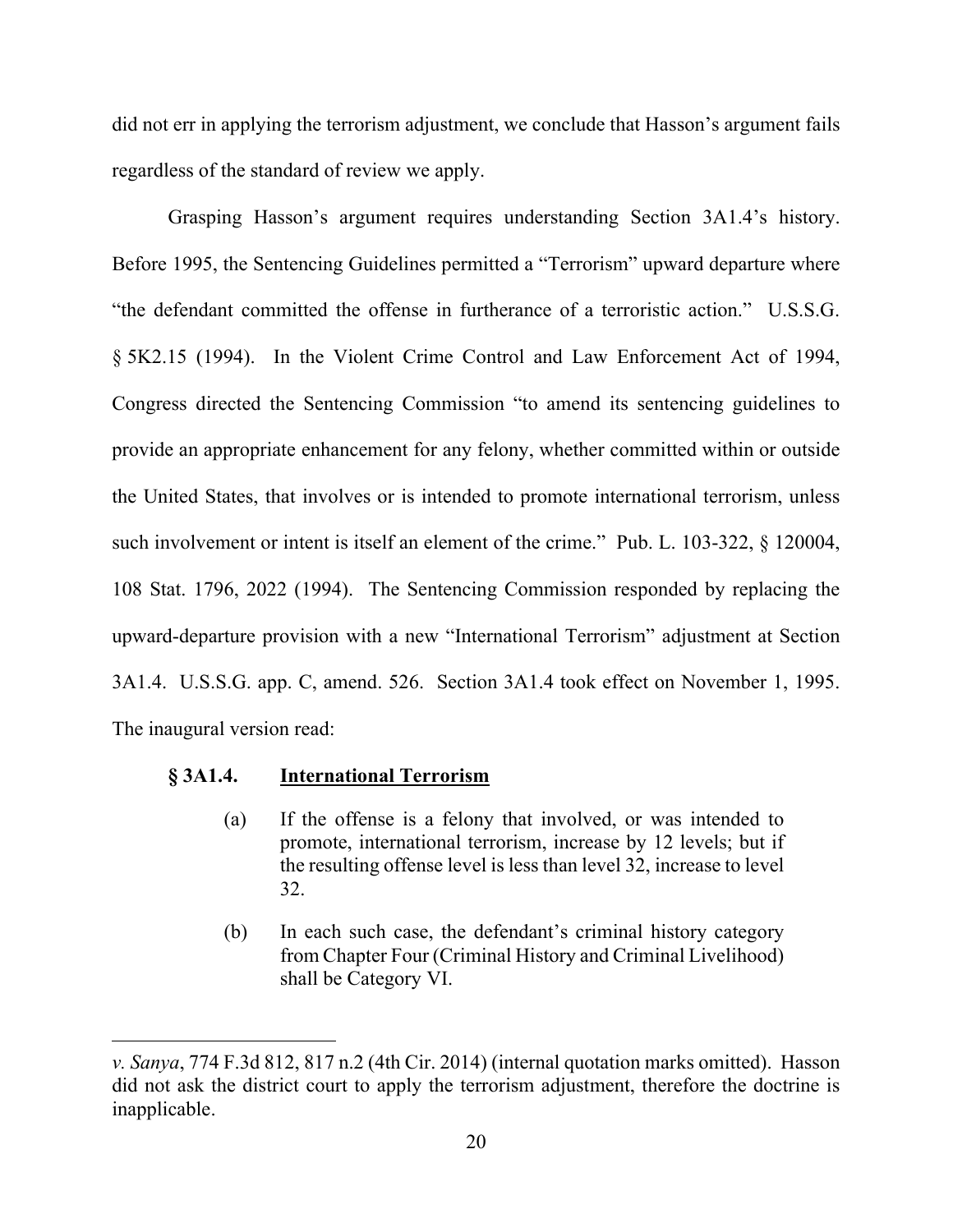U.S.S.G. § 3A1.4 (1995). The Commentary defined "international terrorism" with reference to that term's definition in 18 U.S.C. § 2331. *Id.* cmt. n.1.

Less than two years later, in the Antiterrorism and Effective Death Penalty Act of 1996 (AEDPA), Congress instructed the Sentencing Commission to "amend the sentencing guidelines so that the chapter 3 adjustment relating to international terrorism only applies to Federal crimes of terrorism, as defined in section 2332b(g) of title 18, United States Code." Pub. L. 104-132, § 730, 110 Stat. 1214, 1303. In response, the Sentencing Commission retitled Section 3A1.4 simply "Terrorism" and replaced the reference to "international terrorism" with "a federal crime of terrorism," as reflected below:

## **§ 3A1.4. International Terrorism**

- (a) If the offense is a felony that involved, or was intended to promote, international terrorism a federal crime of terrorism, increase by 12 levels; but if the resulting offense level is less than level 32, increase to level 32.
- (b) In each such case, the defendant's criminal history category from Chapter Four (Criminal History and Criminal Livelihood) shall be Category VI.

*Compare* U.S.S.G. § 3A1.4 (1996) *with* U.S.S.G. § 3A1.4 (1995); *see also* U.S.S.G. app. C, amend. 539 (1997). The Commentary defined "federal crime of terrorism" with reference to that term's definition in 18 U.S.C.  $\S$  2332b(g). U.S.S.G.  $\S$  3A1.4 cmt. n.1 (1996). For purposes of this case, Section 3A1.4 has remained materially unaltered ever since. *See* U.S.S.G. § 3A1.4 (2021).

Hasson contends that the Sentencing Commission misread Congress's 1996 directive. According to Hasson, Congress intended to restrict Section 3A1.4 to cases where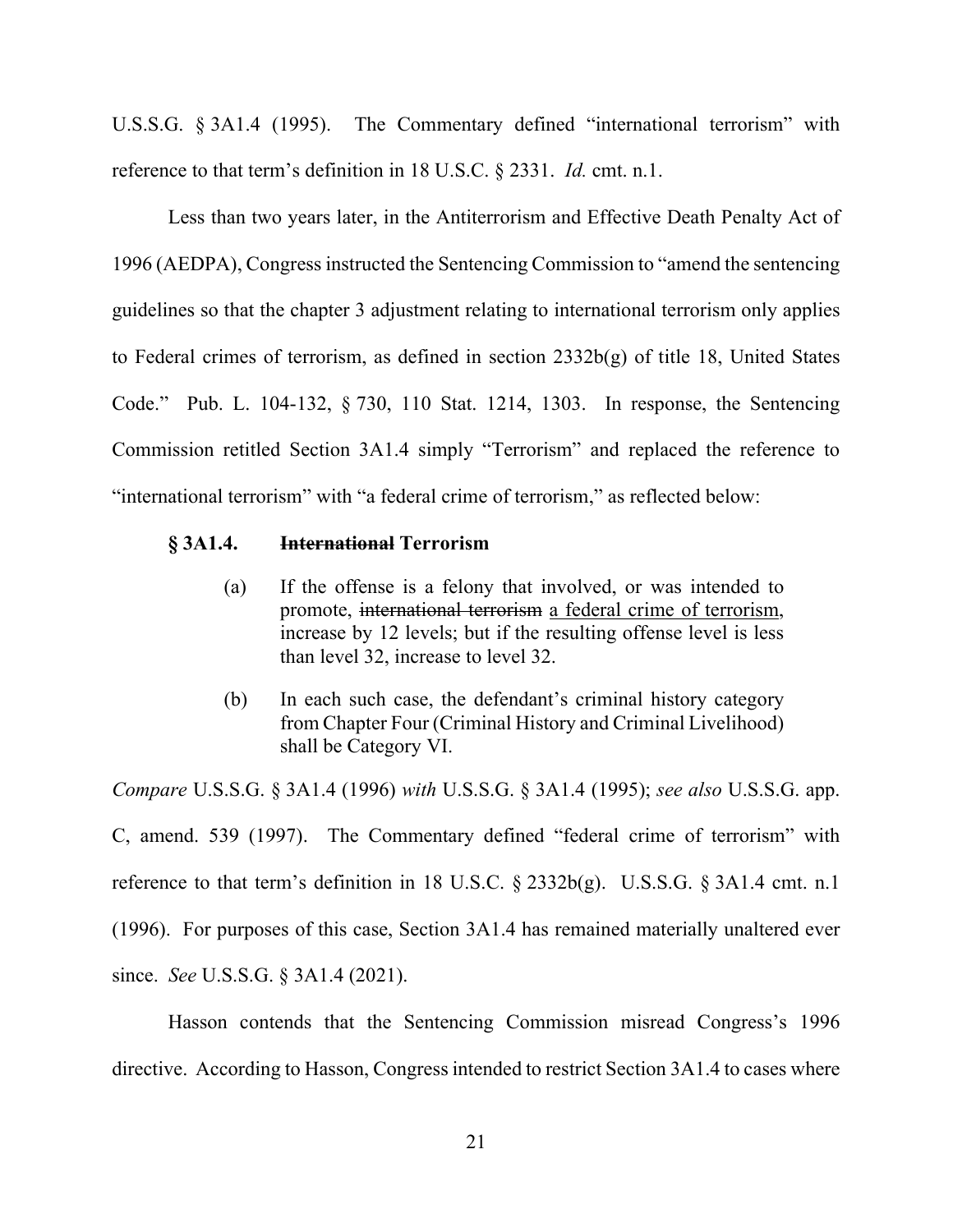the defendant is *convicted* of an offense listed in 18 U.S.C. § 2332b(g)(5), which defines "federal crime of terrorism." Under Hasson's reading of the directive, the Commission should have amended the adjustment as follows:

### **§ 3A1.4. International Terrorism**

- (a) If the offense is a felony that involved, or was intended to promote, international terrorism a federal crime of terrorism, increase by 12 levels; but if the resulting offense level is less than level 32, increase to level 32.
- (b) In each such case, the defendant's criminal history category from Chapter Four (Criminal History and Criminal Livelihood) shall be Category VI.

Hasson argues that the directive's use of the word "only" compels his interpretation. § 730, 110 Stat. at 1303. In his view, "only" shows Congress intended to narrow the adjustment in some way. But in the same directive, Congress expanded the scope of the adjustment to include cases involving solely domestic terrorism. Hasson argues that limiting the adjustment's application to *convictions* for federal crimes of terrorism is the sole way to effectuate the narrowing quality of the word "only," given the expansion that results from replacing "international terrorism" with "federal crime of terrorism."

We disagree. "As in all statutory construction cases, we assume that the ordinary meaning of the statutory language accurately expresses the legislative purpose." *Marx v. Gen. Revenue Corp.*, 568 U.S. 371, 376 (2013) (brackets and internal quotation marks omitted). Admittedly, the 1996 directive is ambiguous. But "[r]ecognizing that the Commission 'brings expertise to the implementation of its mandate'" to formulate sentencing guidelines, "we must defer to the Commission's interpretation of a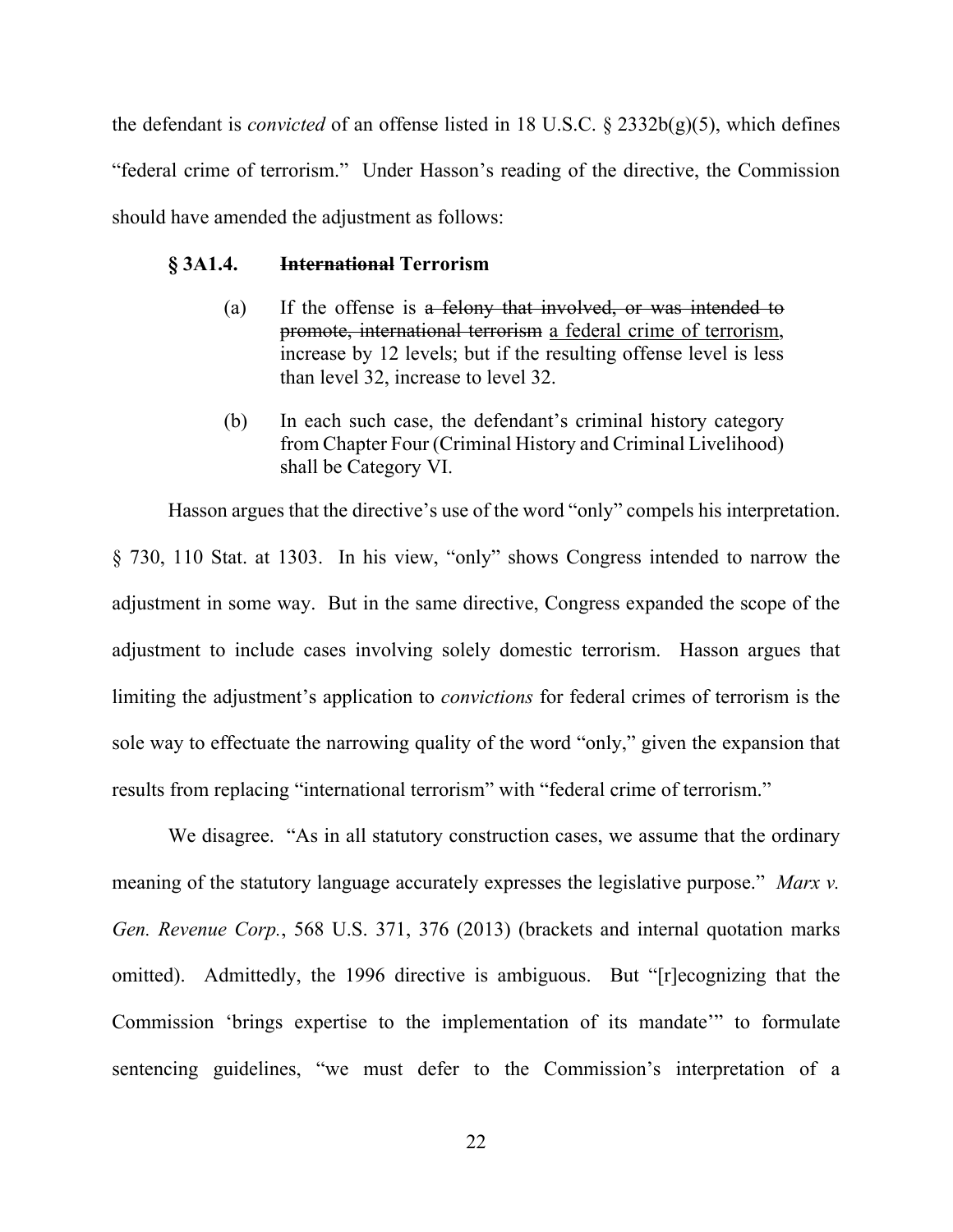congressional directive as long as that interpretation is not 'at odds with the plain language' of the directive." *United States v. Murphy*, 254 F.3d 511, 512 (4th Cir. 2001) (brackets omitted) (quoting *United States v. Kennedy*, 32 F.3d 876, 889 (4th Cir. 1994), and *LaBonte*, 520 U.S. at 757).

Our review convinces us that the 1996 directive readily supports Section 3A1.4. Congress directed the Sentencing Commission to amend Section 3A1.4—which then applied "[i]f the offense is a felony that involved, or was intended to promote, international terrorism"—so that it "only applies to Federal crimes of terrorism, as defined in [18 U.S.C.  $\S$ [2332b(g)."  $\S$  730, 110 Stat. at 1303. That direction is reasonably read as instructing the Commission to edit the type of terrorism to which the adjustment applies by replacing "international terrorism" with "federal crimes of terrorism," which the Commission did. The word "only" clarified that Congress intended for "federal crimes of terrorism" to supplant "international terrorism," rather than supplement it such that the adjustment covered both "international terrorism" and "federal crimes of terrorism." Had Congress omitted "only," the Commission may well have preserved the adjustment's application to "international terrorism." Congress obviated that ambiguity by including "only" in its instructions.

Context further supports the Commission's interpretation. Less than two years before the 1996 directive, Congress instructed the Commission to apply Section 3A1.4 to "any felony . . . that involves *or* is intended to promote international terrorism," and the Commission did so. § 120004, 108 Stat. at 2022 (emphasis added). As we have explained, that disjunctive phrase creates two ways in which the adjustment can be triggered: (1) by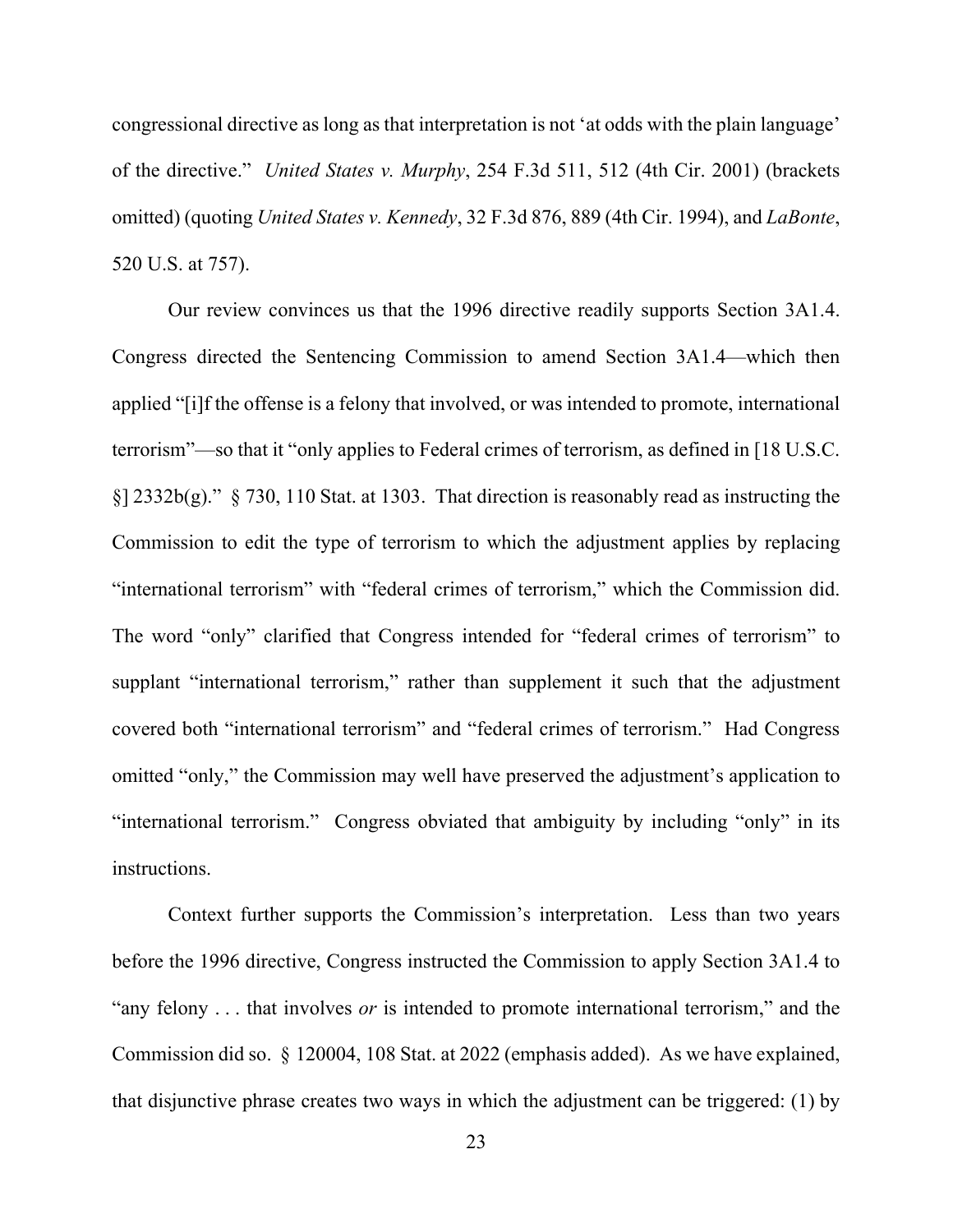an offense that "involves" terrorism, or (2) by an offense "intended to promote" terrorism. *See Kobito*, 994 F.3d at 702. The 1996 directive did not purport to reduce these two options to one; indeed, it said nothing about the offenses to which the adjustment applies or their relationship to the crime of terrorism. If Congress had intended to completely rewrite the precise language it had dictated less than two years prior, we expect it would have done so more clearly. Instead, Congress's 1996 directive focused on the nature of the terrorism involved, which is but one facet of Section 3A1.4, and the Commission changed that aspect of the adjustment in response.

Attempting to overcome the Commission's reasonable interpretation, Hasson argues that legislative history supports his reading. He quotes AEDPA's Conference Report, which says that "[t]his section of the bill will make that new provision applicable only to those specifically listed federal crimes of terrorism, *upon conviction of those crimes* with the necessary motivational element to be established at the sentencing phase of the prosecution." H.R. Rep. No. 104-518, at 123 (1996) (emphasis added). In Hasson's view, the emphasized portion confirms that Congress intended for Section 3A1.4 to apply only upon a defendant's conviction for an enumerated offense.

But "legislative history is not the law." *Epic Sys. Corp. v. Lewis*, 138 S. Ct. 1612, 1631 (2018). Only the statute itself underwent the constitutionally required process of bicameralism and presentment. Therefore "the authoritative statement is the statutory text, not the legislative history or any other extrinsic material." *Exxon Mobil Corp. v. Allapattah Servs., Inc.*, 545 U.S. 546, 568 (2005); *see also City of Chicago v. Env't Def. Fund*, 511 U.S. 328, 337 (1994) ("But it is the statute, and not the Committee Report, which is the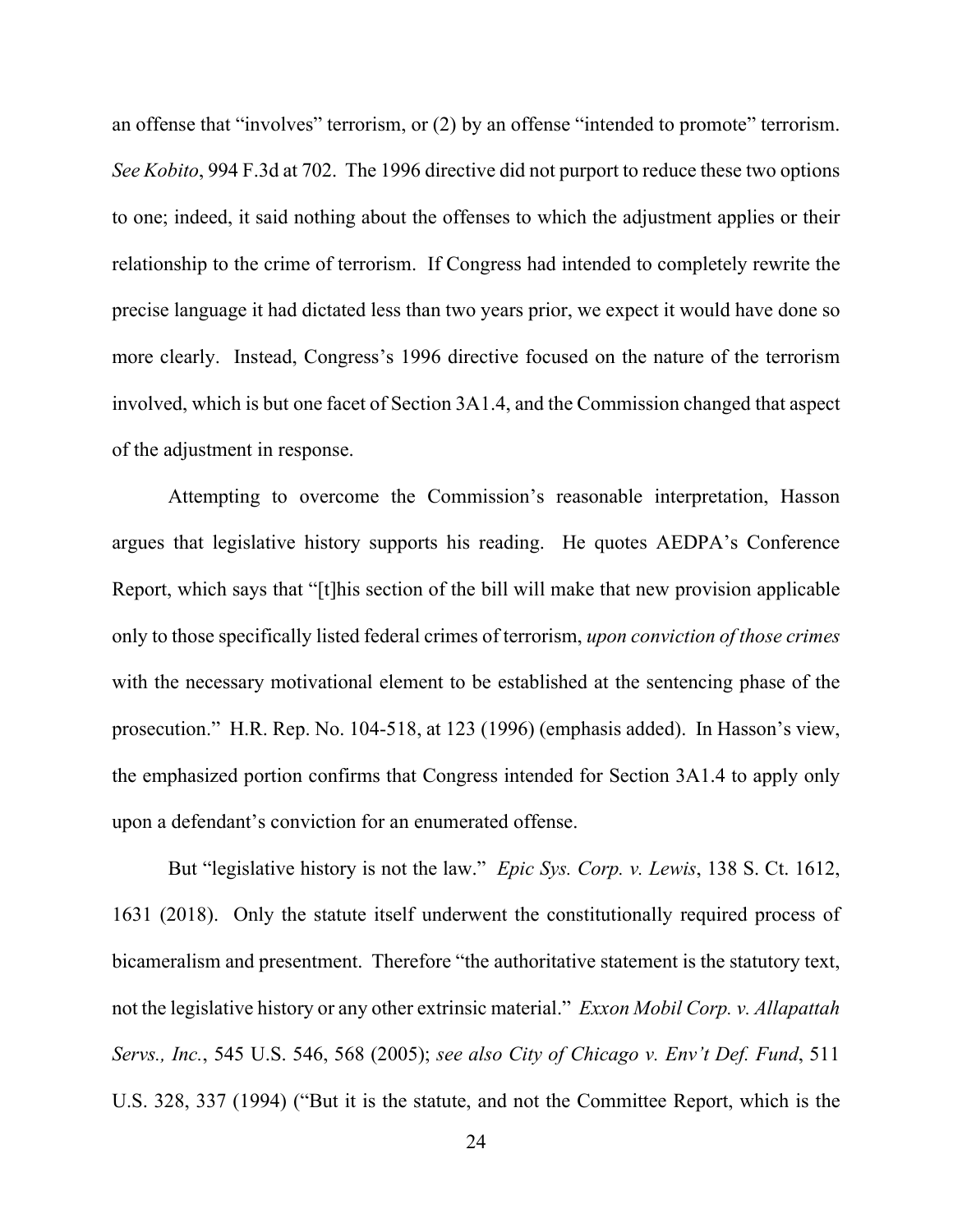authoritative expression of the law[.]"). And the statute here supports the Commission's interpretation.

Moreover, even if we were to consider it, the Conference Report does not compel the meaning Hasson attaches to it. Although one could read Hasson's selected quotation as requiring a conviction for a federal crime of terrorism, one could also read it as stating a sufficient, but not necessary, condition for applying the adjustment. *Cf. United States v. Tankersley*, 537 F.3d 1100, 1113 (9th Cir. 2008) ("Based on this legislative history, we conclude that through the terrorism enhancement Congress wanted to impose a harsher punishment on any individual who committed an offense that involved or intended to promote one of the enumerated terrorist acts, and intended, through that offense, to influence the conduct of others."). The ambiguous Conference Report provides Hasson no refuge.

In sum, applying Section 3A1.4 absent a conviction for a federal crime of terrorism does not impermissibly contravene Congress's directive. That being so, Hasson has failed to demonstrate that the district court erred—plainly or otherwise—in applying the adjustment as written by the Commission.

#### B.

In the alternative, Hasson contends that the district court disregarded the findings and opinions of his "violence risk assessment" expert and therefore erroneously concluded that Hasson's conduct satisfied Section 3A1.4. Finding no clear error, we affirm.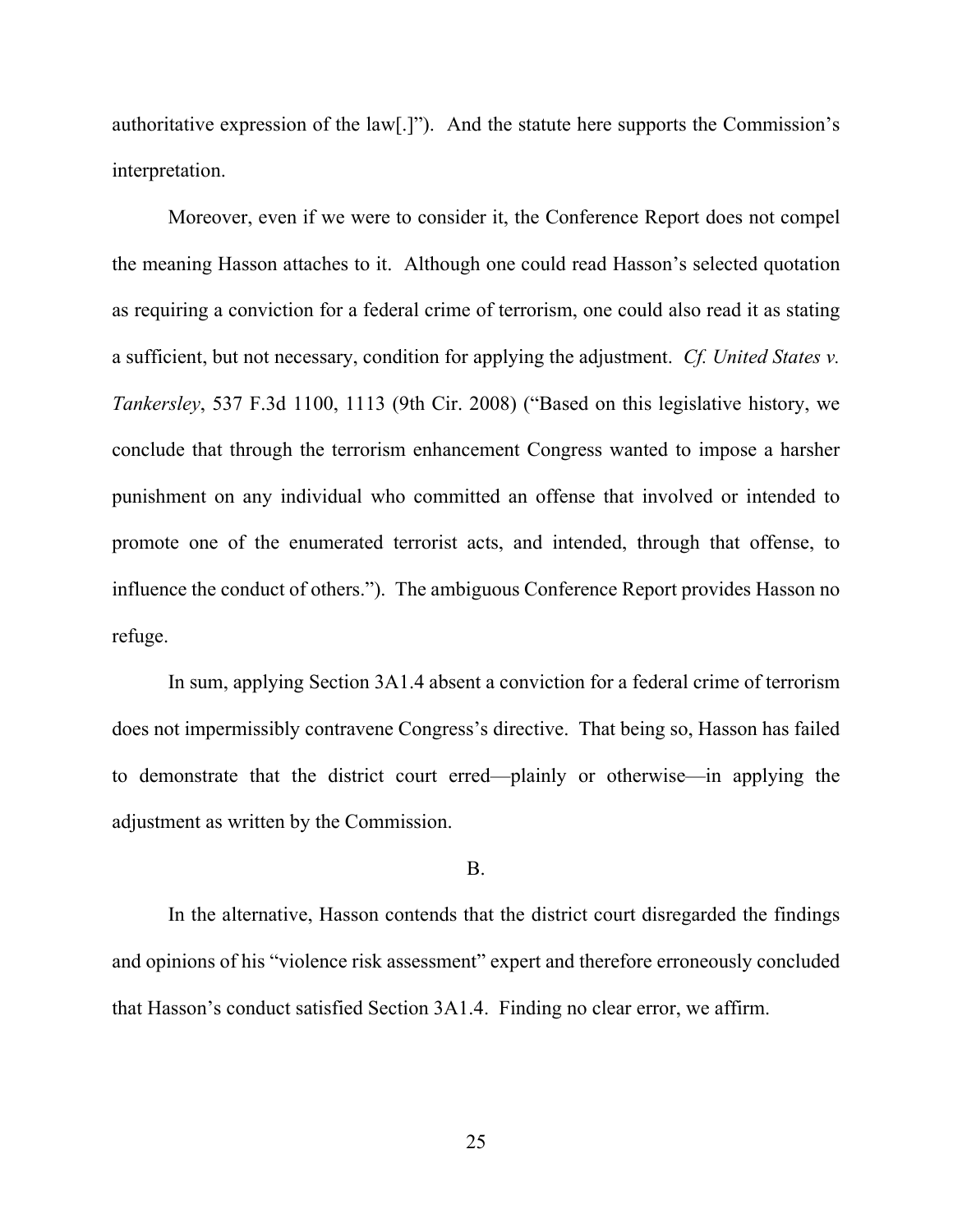To apply the terrorism adjustment, the district court was required to find that at least one of Hasson's offenses "involved, or was intended to promote, a federal crime of terrorism." U.S.S.G.  $\S 3A1.4(a)$ . A "federal crime of terrorism" is an offense that is "calculated to influence or affect the conduct of government by intimidation or coercion, or to retaliate against government conduct," 18 U.S.C.  $\S$  2332b(g)(5)(A), and that violates one of the statutes listed in 18 U.S.C. § 2332b(g)(5)(B). *See Kobito*, 994 F.3d at 700; *United States v. Hassan*, 742 F.3d 104, 148 (4th Cir. 2014). An offense is "intended to promote" a federal crime of terrorism "whenever the defendant commits a felony with a goal or purpose to bring or help bring into being a crime listed in 18 U.S.C. § 2332b(g)(5)(B), even if the defendant has not necessarily completed, attempted, or conspired to commit the crime." *Kobito*, 994 F.3d at 702 (citations, ellipsis, and internal quotation marks omitted). "[A] court deciding whether to impose the terrorism enhancement must resolve any factual disputes that it deems relevant to application of the enhancement, and then, if it finds the requisite intent, should identify the evidence in the record that supports its determination." *Hassan*, 742 F.3d at 148 (internal quotation marks omitted); *see also United States v. Chandia*, 514 F.3d 365, 376 (4th Cir. 2008). The Government must prove by a preponderance of the evidence that the adjustment applies. *Kobito*, 994 F.3d at 701.

The district court concluded that Hasson's firearms offenses were designed to promote 18 U.S.C. § 351, which, in relevant part, criminalizes "attempts to kill or kidnap" any member of Congress, any Supreme Court Justice, and certain executive officials. 18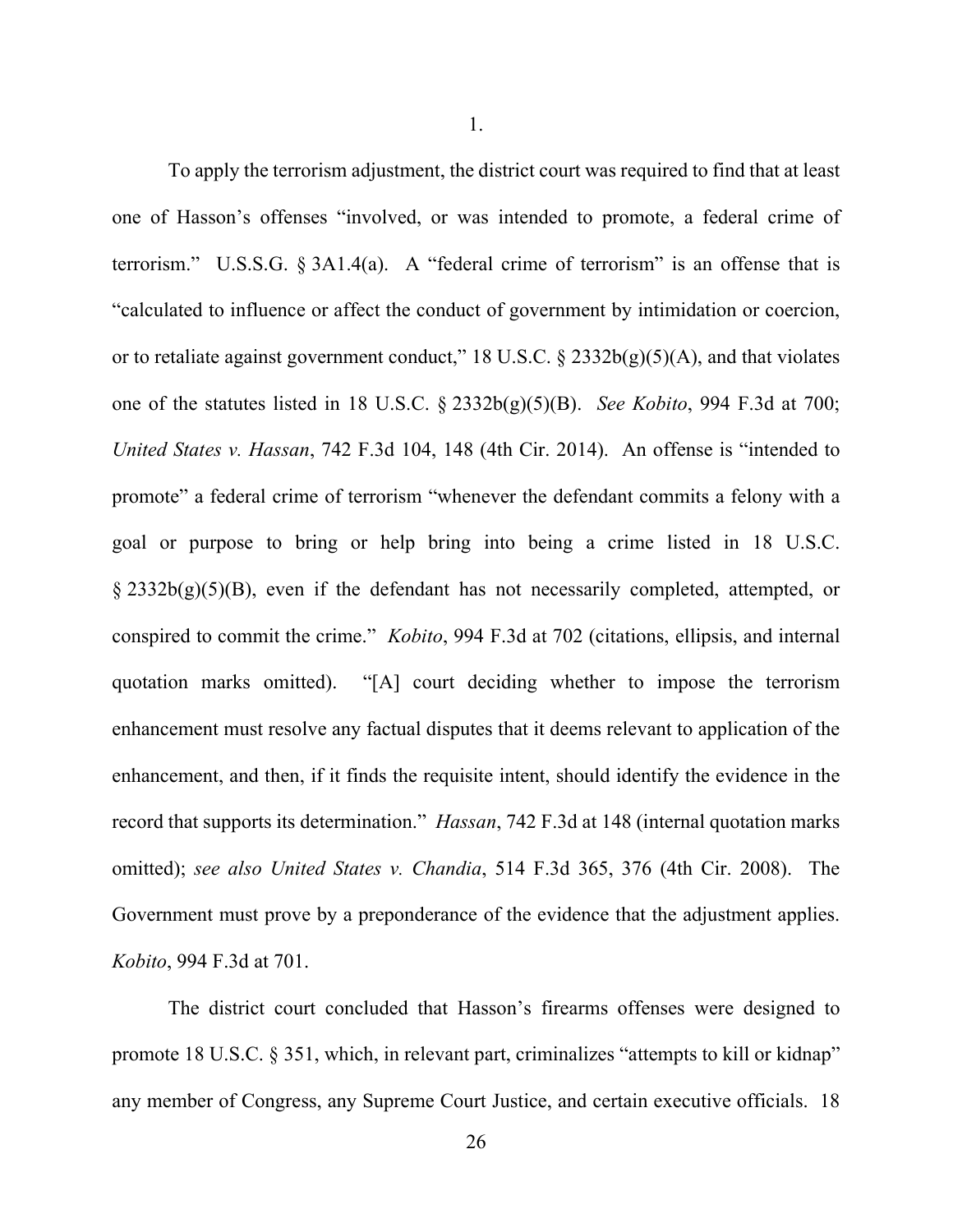U.S.C. § 351(a), (c). The court also found that Hasson committed his crimes "for the purpose of coercing the Government and retaliating against them." S.J.A. 955. The court meticulously detailed the facts underlying its conclusion, noting they were "just a thumbnail of the voluminous materials that the Government has submitted." S.J.A. 951. We rehearse the court's findings briefly here.

The court first cited Hasson's writings identifying himself as "a white nationalist for over 30 years" and advocating "a little focussed [sic] violence" to "make change." S.J.A. 951–952. It noted his 2017 draft email indicating "that he had to take a serious look at appropriate individual targets to bring greatest impact. Professors, DR's, politicians, judges, leftists in general." S.J.A. 952. The court then recounted Hasson's endeavor to become proficient in long-range precision marksmanship: He registered for an online sniper and sharpshooter forum; purchased the Bergara rifle, which he outfitted with highend scopes; searched for and began his own sniper logbook; researched distance shooting; and obtained a ballistics calculator spreadsheet. The court described Hasson's efforts to learn where he could locate prominent political figures. He "searched for where do most senators live in D.C., do senators have SS protection, and are Supreme Court justices protected." S.J.A. 953 (internal quotation mark omitted). He searched "Maxine Waters[,] D.C."; "how do senators get around D.C."; "how do senators and congressmen get around D.C. private subway"; "best place in D.C. to see congress people"; and "where in D.C. do Congress [sic] live." S.J.A. 953–954. He also searched for where Justices Sotomayor and Kagan live. Those inquiries corresponded to Hasson's searches within the Breivik manifesto for "category A, which refers to a category of traitors who are most influential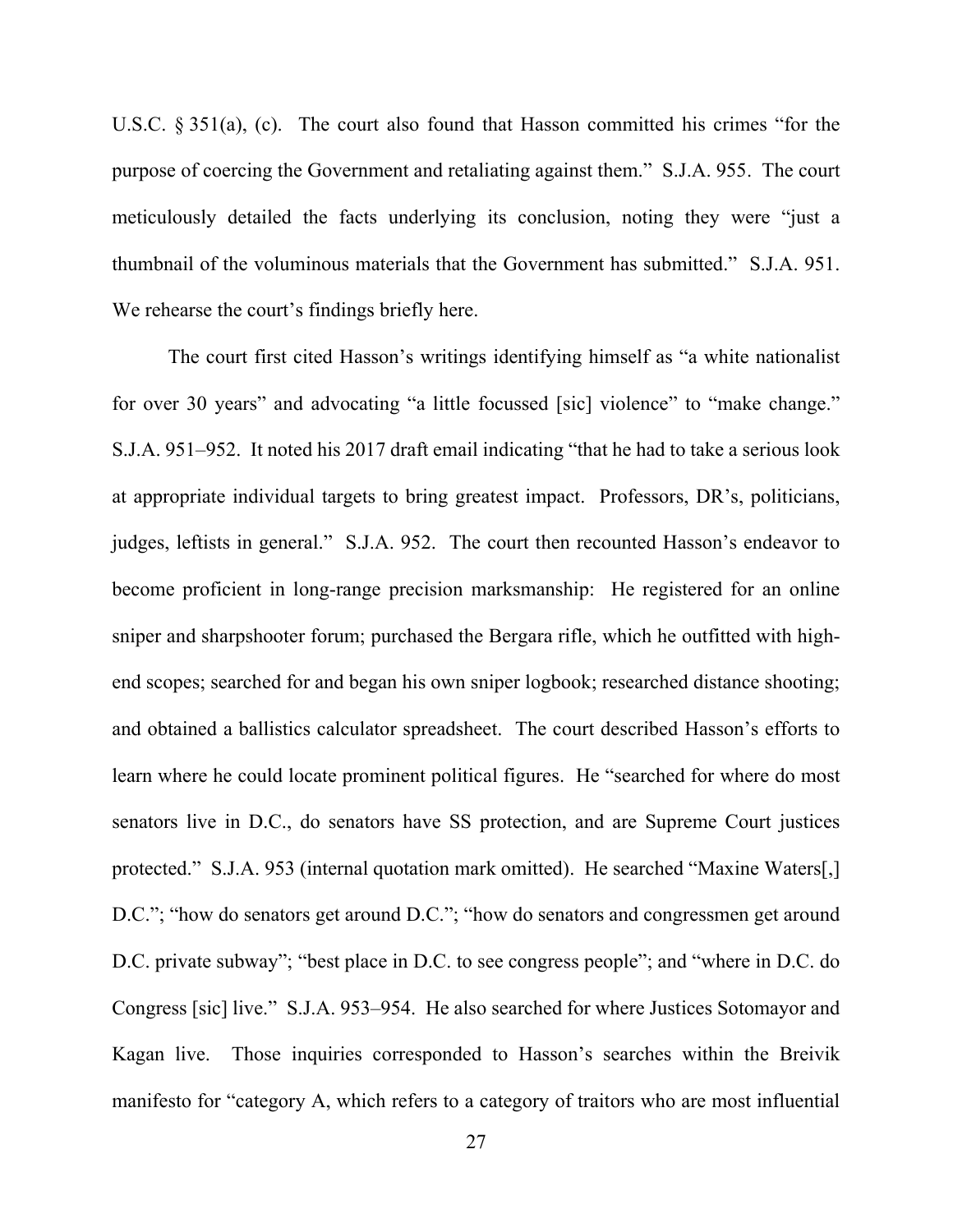and includes political leaders." S.J.A. 953. "[J]ust two weeks after reviewing the Breivik manifesto," Hasson "compiled a list that included prominent congressional leaders, among other potential targets." S.J.A. 954.

The court also recounted the evidence seized during the search of Hasson's residence. Authorities recovered testosterone, anabolic steroids, and human growth hormone, which corresponded to his query for "steroids" in the Breivik manifesto, where Breivik "suggest[ed] that an assailant begin a steroid cycle once the preparation phase for an attack begins." S.J.A. 953–954. The search also "revealed an enormous array of weapons and ammunition consistent with someone planning to carry out just the sort of attacks that are described." S.J.A. 954.

In the end, "[a]ll of these actions taken together convince[d] the [c]ourt . . . well beyond the preponderance standard[] that [Hasson] was, in fact, intending to promote a federal crime of terrorism." S.J.A. 954. And his "choice of targeting politicians indicate[d] that he was, in fact, doing this or planning to do this . . . for the purpose of coercing the Government and retaliating against them." S.J.A. 955. The court reasoned that Hasson's rhetoric and weaponry viewed separately would not justify applying the terrorism adjustment, but in combination they revealed "that he was actually in the process of formulating a plan that makes this a case where the terrorism enhancement [applies]." S.J.A. 954–955.

2.

We review the factual findings underlying the district court's application of the terrorism adjustment for clear error. *Kobito*, 994 F.3d at 701. In so doing, we "'ask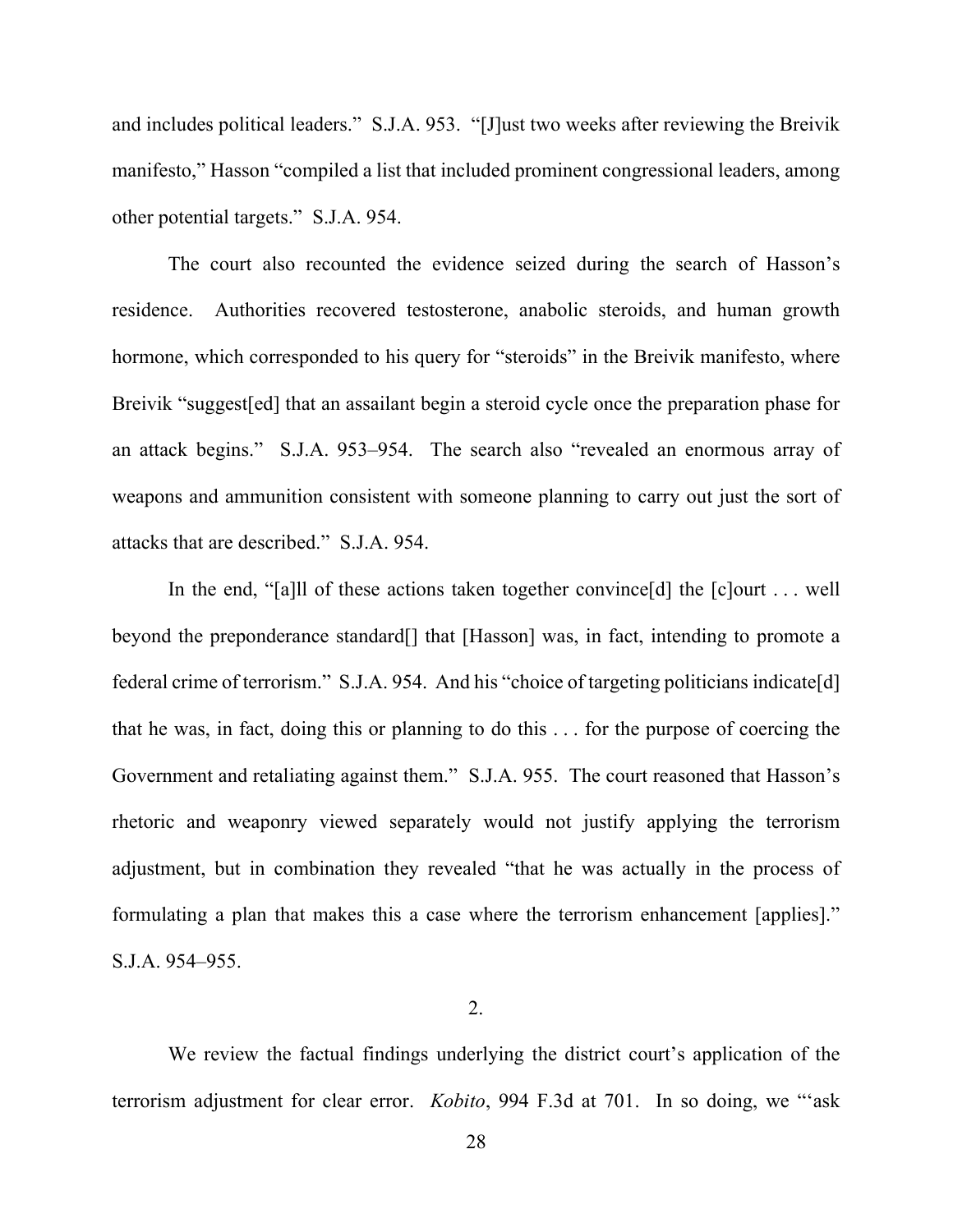whether, on the entire evidence,'" we are "'left with the definite and firm conviction that a mistake has been committed.'" *United States v. Wooden*, 693 F.3d 440, 451 (4th Cir. 2012) (quoting *Easley v. Cromartie*, 532 U.S. 234, 242 (2001)). Such a conviction may "be based upon a conclusion that, without regard to what the actual facts may be, the findings under review . . . were made without properly taking into account substantial evidence to the contrary," *Miller v. Mercy Hosp., Inc.*, 720 F.2d 356, 361 (4th Cir. 1983) (internal quotation marks omitted), such as when a district court fails to "acknowledge," "account for," or "consider" substantial contradictory evidence, *Wooden*, 693 F.3d at 453–454.

Hasson urges us to find clear error in the district court's treatment of his expert's opinions and testimony. In anticipation of sentencing, Hasson commissioned a "violence risk assessment" from Stephen D. Hart, Ph.D., whose experience includes consulting with law-enforcement agencies "regarding risk for serious violence, including terrorism, mass casualty violence, and targeted violence." J.A. 782. After interviewing Hasson and reviewing evidence in the case, Dr. Hart prepared a report in which he opined that the evidence "does not support the government's theory that Mr. Hasson intends (or intended) to commit acts dangerous to human life," "that he is (or was) a domestic terrorist," or that he "pose[s] a risk of serious violence." J.A. 785. Dr. Hart also testified at Hasson's sentencing hearing, where the Government cross-examined him. Hasson claims that the district court summarily dismissed Dr. Hart's opinions, did not acknowledge several of his key conclusions, and did not account for or explain why it disagreed with aspects of his testimony.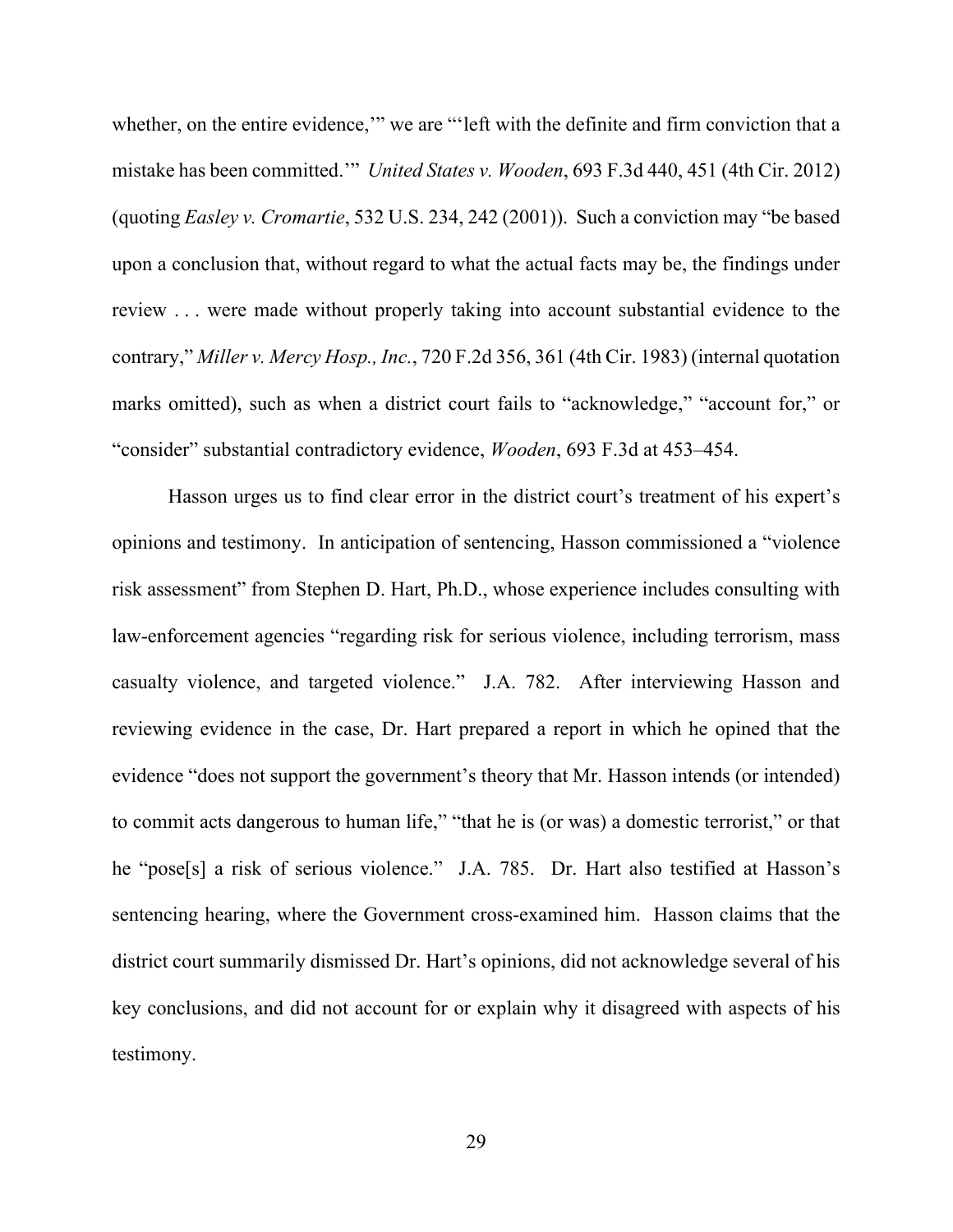We discern no clear error in the district court's consideration of Dr. Hart's opinions. The court directly addressed Dr. Hart's conclusions and explained why it gave them little credit. For example, the court noted that cross-examination revealed "serious questions" about Dr. Hart's methodology. S.J.A. 955. The court further identified particular evidence that it believed contradicted Dr. Hart's findings.<sup>[5](#page-29-0)</sup> This is wholly unlike the cases on which Hasson relies, where courts entirely failed to consider or address substantial evidence.

Nor does the absence of contrary expert testimony undermine the district court's findings. "[T]he trier of facts is not required to accept uncontradicted testimony," where, as here, it finds that the evidence in the record undermines or discredits that testimony. *Am. Mfg. Assocs., Inc. v. N.L.R.B.*, 594 F.2d 30, 34 (4th Cir. 1979). The district court weighed Dr. Hart's opinion testimony against a truly voluminous record of documentary evidence and found the conclusions Dr. Hart drew from that record unpersuasive. That was its prerogative as the finder of fact and was not clear error.

### IV.

Because Hasson does not contest that 18 U.S.C.  $\S 922(g)(3)$  clearly prohibited his conduct, he cannot challenge the statute as unconstitutionally vague. Nor has he demonstrated that the district court legally or factually erred in applying U.S.S.G. § 3A1.4's terrorism adjustment to increase his Guidelines sentencing range. We accordingly affirm both the denial of Hasson's motion to dismiss the Section  $922(g)(3)$ charge and the resulting sentence.

<span id="page-29-0"></span> $<sup>5</sup>$  The district court did, however, "give some of Dr. Hart's comments consideration</sup> under [18 U.S.C. §] 3553." S.J.A. 956.